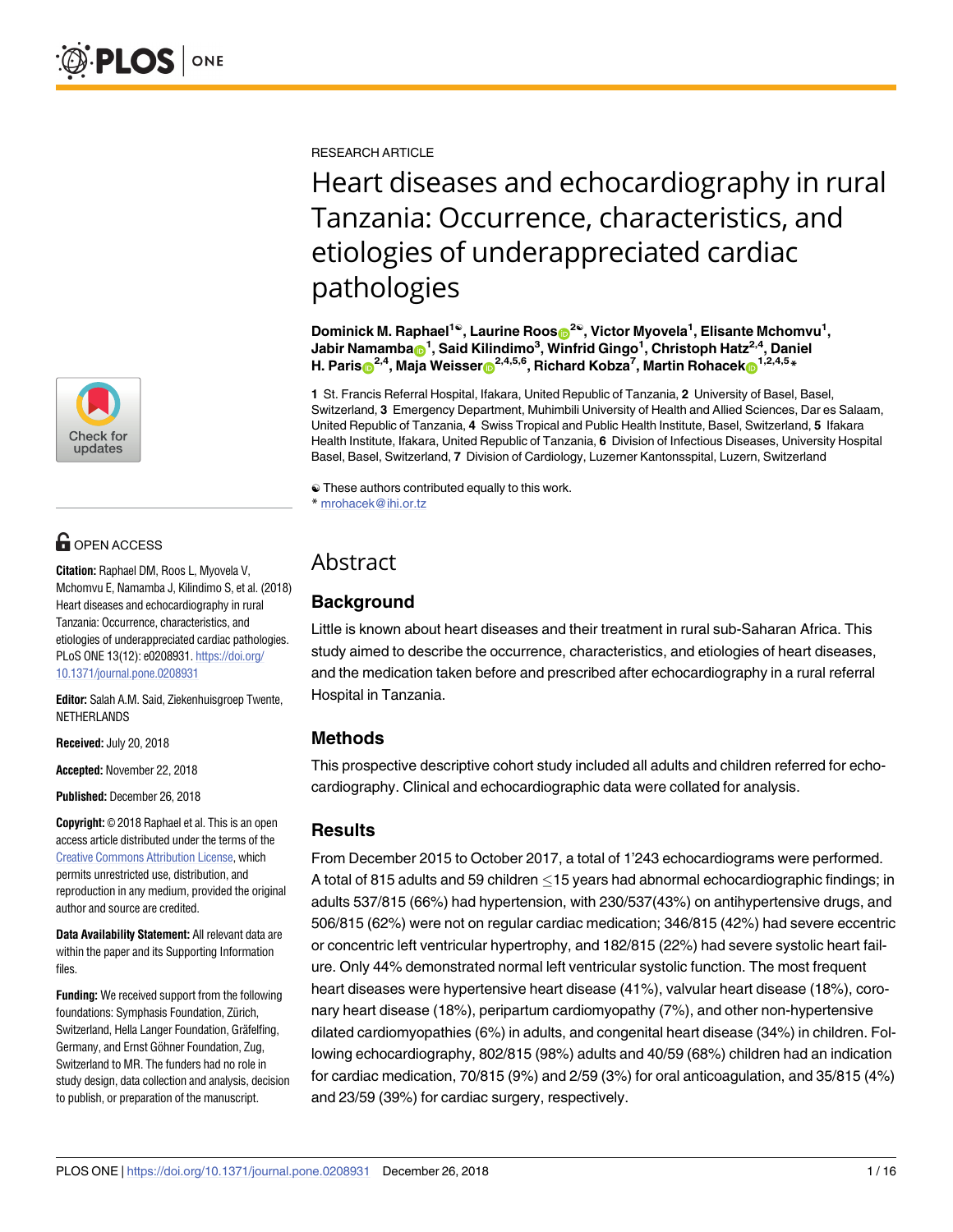<span id="page-1-0"></span>

**Competing interests:** The authors have declared that no competing interests exist.

#### **Conclusion**

Hypertension is the leading etiology of heart diseases in rural Tanzania. Most patients present with advanced stages of heart disease, and the majority are not treated before echocardiography. There is an urgent need for increased awareness, expertise and infrastructure to detect and treat hypertension and heart failure in rural Africa.

### **Introduction**

Non-communicable diseases are underappreciated in countries with a low-middle sociodemographic index (SDI), even though disability adjusted life-years (DALYs, the sum of the years of life lost due to premature mortality and years of life lived with disability) due to noncommunicable diseases increased by 54% during the last 25 years [[1\]](#page-12-0).

Although DALYs from communicable, maternal, and nutritional diseases still account for more than those from non-communicable diseases in sub-Saharan Africa, cardiovascular diseases are increasingly present among the leading causes of total DALYs in countries with a low SDI [\[1\]](#page-12-0). According to World Health Organisation (WHO) estimates, cardiovascular diseases are the second most common cause of death in Africa. In 2015, almost 1.2 million people died because of cardiovascular diseases in Africa, which is more than for malaria and tuberculosis combined [[2\]](#page-12-0). Mortality of patients with heart failure has been reported to be highest in Africa, compared to other low- and middle income regions: The INTER CF prospective cohort study including patients from Asia, South America, Africa, and the Middle East showed a one year overall mortality of 16.5%, but for Africa alone the mortality was estimated at 34% [[3\]](#page-12-0). The most commonly reported etiology of heart failure in low- and middle-income regions is ischemic heart disease, except for the Americas and Africa, where hypertension is the predominant cause [\[4](#page-12-0)]. A recent systematic review and meta-analysis of 22 studies from Africa (1999–2017) including 10'098 patients found hypertensive heart disease (39.2%) to be the commonest cause of heart failure, followed by cardiomyopathies (21.4%), and rheumatic heart disease (14.1%). Ischemic heart disease was reported to be rare (7.2%) [\[5](#page-12-0)]. However, most patients included were from urban hospitals, and only a minority (603/10'098, 6%) originated from rural areas, where cardiomyopathies and rheumatic heart disease appeared to be most common causes for heart failure in small studies from rural Rwanda and rural Cameroon [[6](#page-12-0), [7\]](#page-13-0). In the same review [\[5](#page-12-0)], 9 included studies analyzed the use of cardiac medication given at admission or at discharge from a hospital. However, only 11% of the patients represented rural areas from sub-Saharan Africa, and the proportion of patients on cardiac medication at presentation to a clinic was not described yet. In this study, we describe the occurrence, characteristics, and etiologies of heart diseases diagnosed using echocardiography in patients from the rural Kilombero- and Ulanga districts in Tanzania, and describe the medication taken before and prescribed after echocardiography.

## **Material and methods**

#### **Ethics statement**

The study was approved by ethics committee in Switzerland (Ethikkommission Nordwest und Zentralschweiz (EKNZ UBE-15/83)) and the ethics committees of the Ifakara Health Institute (Institutional Review Board, IHI/IRB/No 38–2015) as well as the National Institute for Medical Research, Tanzania (Ref. NIMR/HQ/R.8a/Vol. IX/2242). All three committees waived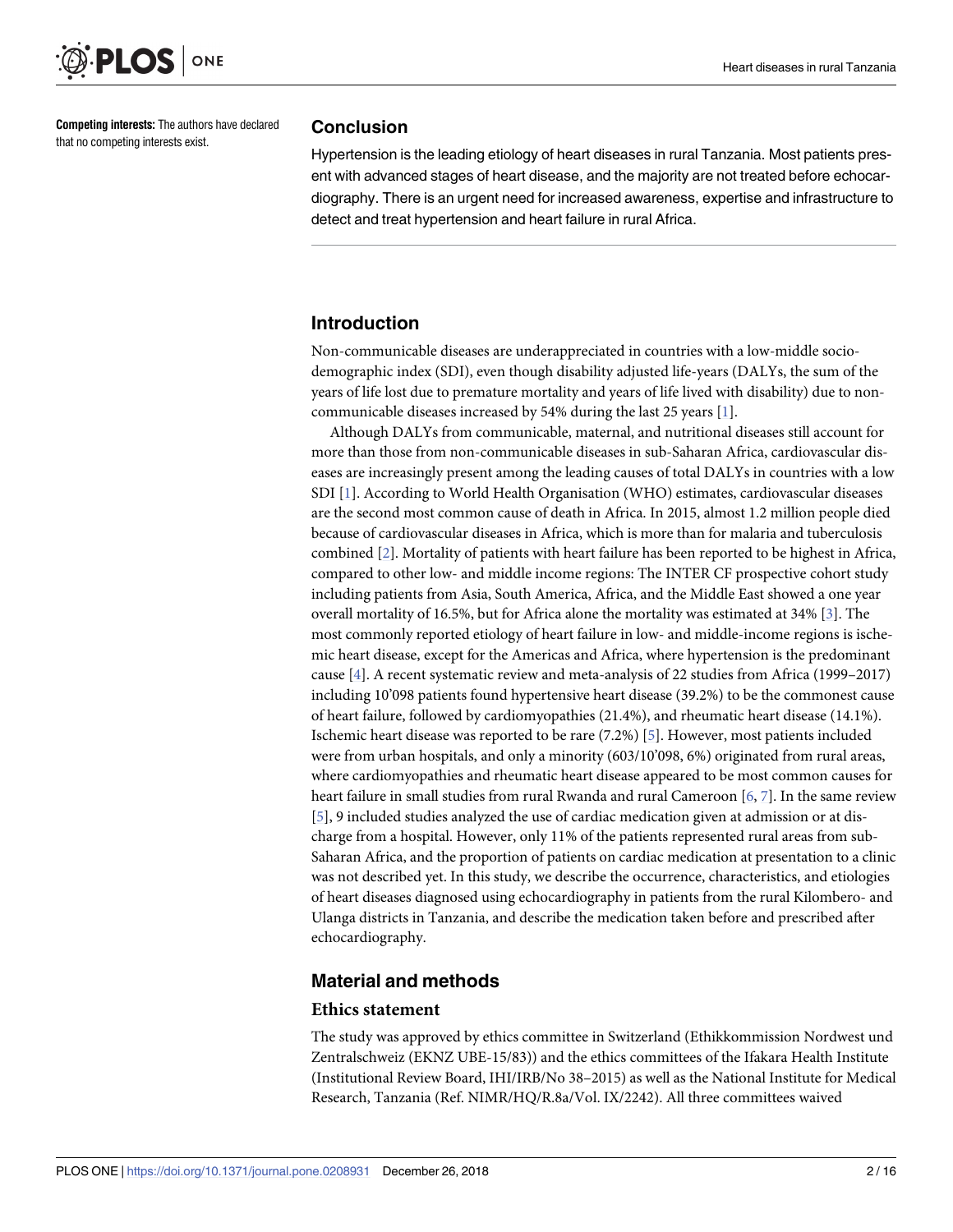<span id="page-2-0"></span>informed consent, to minimize selection bias, and due to the substantial benefit for the study population.

#### **Study site**

The St Francis Referral Hospital is situated in Ifakara in Tanzania and serves as a referral center for a rural population of about one million inhabitants form the Kilombero- and Ulanga districts. It has 360 beds and specialized services in internal medicine, surgery, obstetrics, neonatology and gynecology, ophthalmology, pediatrics, and has an HIV and tuberculosis clinic. In September 2015, an emergency department including a triaging system and training of medical staff in emergency medicine, sonography and echocardiography was implemented. Since January 2016, this emergency department has been open 24 hours a day, caring for over 36'000 patients per year, and is the only site in the Kilombero- and Ulanga region where echocardiography is available.

## **Study design**

All symptomatic patients (i.e adults including pregnant women, and children  $\leq$  15 years with dyspnea, orthopnoea or chest pain of all ages) who were referred to the emergency department for echocardiography were eligible for this prospective descriptive cohort study. Over 22 consecutive months the medical histories, clinical examination results and echocardiographic data were collected for these patients and collated for analysis.

#### **Data collection**

Clinical data (medical history including symptoms and medication, physical examination including weight, height, body surface area, blood pressure (BP) and heart rate) were consecutively collected on a dedicated case report form (EpiData). BP was measured with a manual BP meter in sitting position, after a minimum of 5 minutes of rest. Prior to echocardiography, history taking and physical examination including inspection, palpation of the apex beat, and auscultation of the heart and lungs was performed in all patients by the echocardiographer. Initial electrocardiograms (ECG) and chest x-rays were done according to the decision of the referring clinician.

### **Echocardiography**

Two-dimensional echocardiography with color-, pulse wave (PW)-, continuous wave (CW) and tissue doppler imaging (TDI) was performed with a Mindray M7 ultrasound machine (Mindray, Shenzhen, China) using a P4-2s phased array transducer. Detailed echocardiographic assessment of ventricular and atrial size, left- and right ventricular systolic and diastolic function, regional wall abnormalities, and valvular structures and function was conducted and interpreted according to recent recommendations and international guidelines [\[8–15\]](#page-13-0). End-systolic and end-diastolic left ventricular (LV) volumes and LV ejection fraction (EF) were calculated by the Simpson method of discs. To measure and interpret LV diastolic function and to estimate LV end-diastolic- and left atrial filling pressure (LAP), mitral inflow- (E/A), mitral septal annulus- (e'), and tricuspid regurgitation (TR) velocity, E/e', left atrium (LA) volume index, and pulmonary venous flow was used. In case of valvular heart disease with mitral valve stenosis or at least moderate mitral valve regurgitation, diastolic function and LAP was considered to be determinable only if  $Ar-A>30$ msec, and in case of depressed EF only, if septal E/e' *>*15 [\[9\]](#page-13-0). To measure the right ventricular function, tricuspid annular plane systolic excursion (TAPSE), right ventricular systolic excursion velocity by TDI (s'), fractional area change (FAC), and myocardial performance index (MPI) was used. To estimate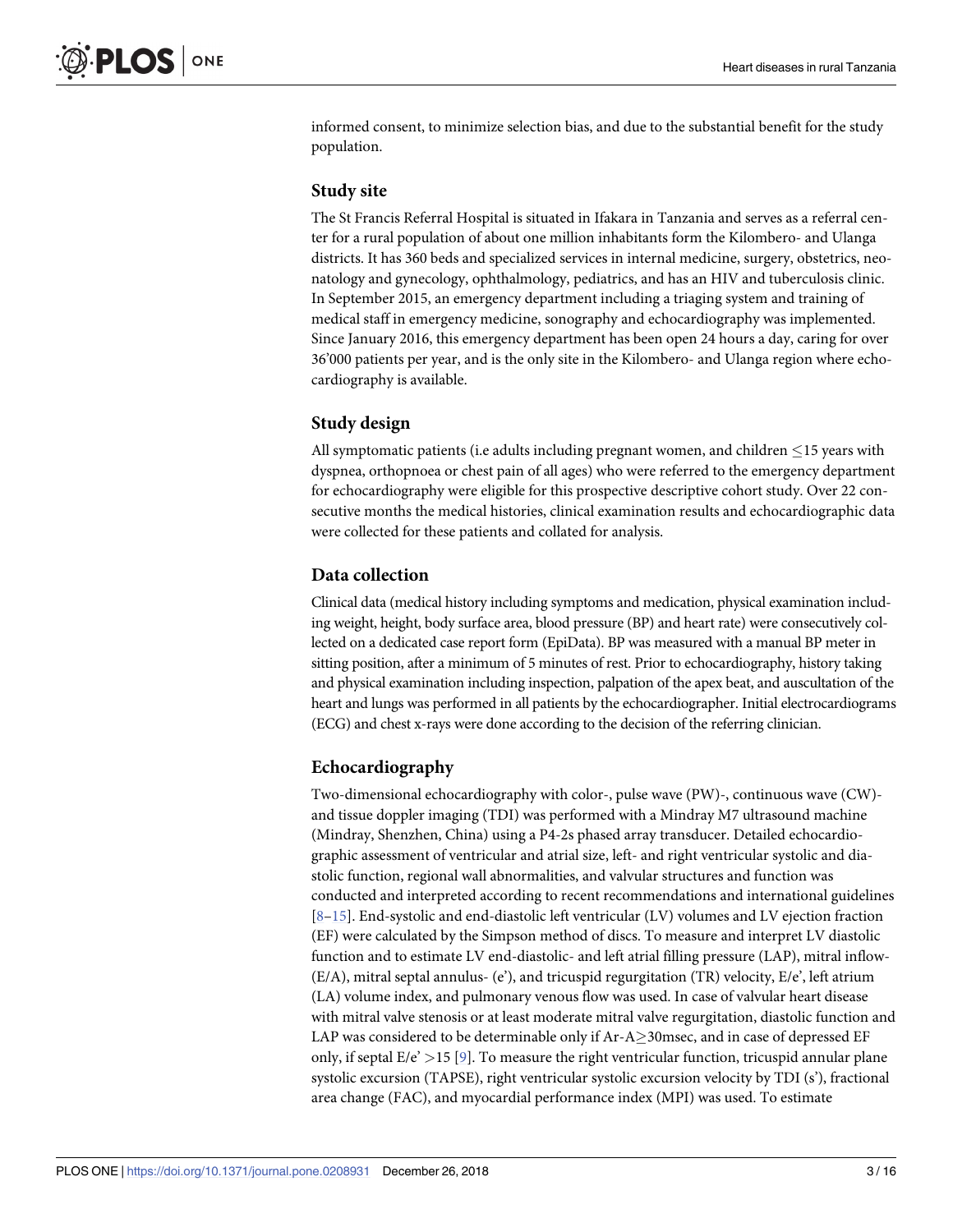<span id="page-3-0"></span>pulmonary artery pressure, TR velocity, MPI, pulmonary valve acceleration time/right ventricular ejection time (PVAccT/RVET), and deceleration index (DI) was used. The right atrial pressure was estimated by inferior vena cava (IVC) diameter and the presence of its inspiratory collapse. To evaluate the severity of valvular regurgitation, an integrative approach was used, including the proximal isovelocity surface area (PISA) method if appropriate [[10](#page-13-0)]. To quantify mitral stenosis, planimetry of the valve area and mean gradient was used. All echocardiographic procedures were done by the last author, who prescribed all medication, and recommended heart surgery and anticoagulation according to current guidelines [\[16–20\]](#page-13-0).

### **Definitions**

**Hypertension.** Systolic BP *>*140mmHg or diastolic BP *>*90mmHg, measured after a minimum of 5 minutes of rest in sitting position, and at least one documented BP of *>*140/ 90mmHg at another occasion, or presence of an established antihypertensive therapy and a documented BP of *>*140/90mmHg in the past [[21](#page-13-0), [22](#page-13-0)].

**Hypertensive heart disease.** Hypertrophy or concentric remodeling of the left ventricle with or without global systolic or diastolic left ventricular dysfunction in a patient with arterial hypertension, with neither valve disease nor segmental wall motion abnormalities.

**Dilated cardiopathy.** Eccentric hypertrophy of the left ventricle and dilated atria or dilated right ventricle.

**Valvular heart disease.** Abnormal size and/or function of the heart and a primary abnormality of a valve (i.e. presence of valve regurgitation or stenosis and thickening of cusps, leaflets, or leaflet tips, vegetations or ruptured chordae tendineae).

**Rheumatic heart disease.** Definition according to the 2012 world heart federation (WHF) criteria for echocardiographic diagnosis of rheumatic heart disease [[23](#page-13-0)].

**Endocarditis.** Definition according the Duke criteria for diagnosis of infective endocarditis [[24](#page-14-0)].

**Coronary heart disease.** Typical angina pectoris and ventricular dysfunction with segmental hypo- or akinesia which could be attributed to a specific coronary artery with or without typical ECG-findings.

**Peripartum cardiomyopathy.** Cardiomyopathy with a reduced left ventricular ejection fraction of *<*45%, presenting towards the end of the pregnancy or in the months after delivery in a woman without previously known structural heart disease [\[25\]](#page-14-0).

**Hypertrophic cardiomyopathy.** A heart with a LV with concentric hypertrophy.

**Right heart failure.** Right ventricular dysfunction with a fractional area change (FAC) *<*32%.

**Pulmonary heart disease.** Right heart failure in presence of pulmonary hypertension and normal LAP.

**TB-pericarditis.** Pericardial effusion in a patient with clinically suspected or microbiologically confirmed tuberculosis (TB).

**Constrictive pericarditis.** Echocardiographical signs of constriction in a patient with suspected or confirmed TB.

**Endomyocardial fibrosis and congenital heart diseases.** Definition according to current recommendations [\[19,](#page-13-0) [26\]](#page-14-0).

**Hypertrophy of the left ventricle in children.** LV mass (LVM)/height<sup>2.7</sup> above the  $95<sup>th</sup>$ percentile [\[13\]](#page-13-0); severe LV hypertrophy: LVM of at least 30% above the  $95<sup>th</sup>$  percentile.

**Concentric hypertrophy.** Increased LVM and a relative wall thickness (RWT)  $\geq$ 0.42; **eccentric hypertrophy,** increased LVM and RWT *<*0.42; **concentric remodelling**, normal LVM with a RWT  $\geq$ 0.42 [\[8\]](#page-13-0).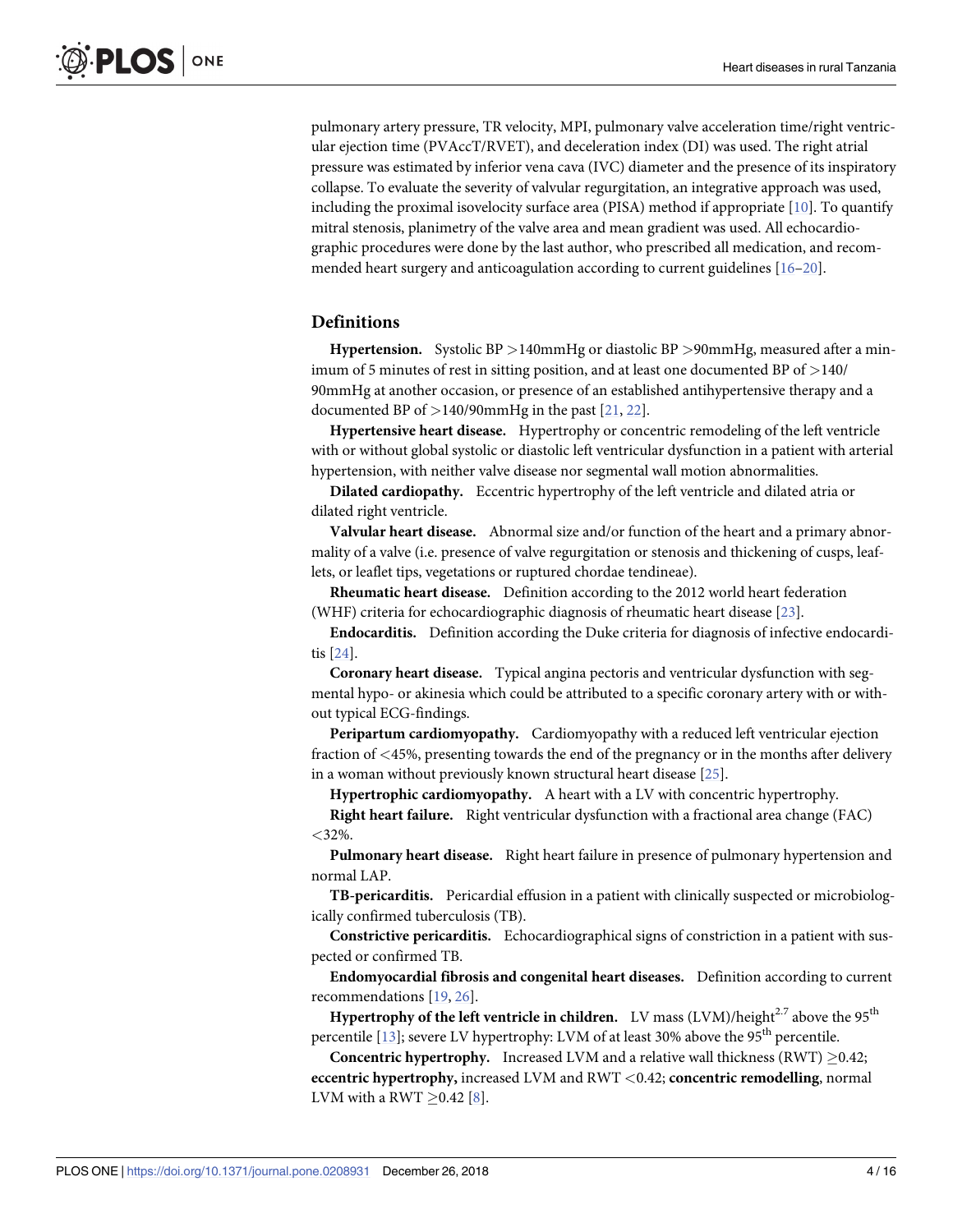#### <span id="page-4-0"></span>**Statistical analysis**

In this study only descriptive statistical analysis was applied, using Microsoft Excel, after export of the data from EpiData.

#### **Results**

From December 2015 through to October 2017, a total of 1'243 echocardiograms were performed. After exclusion of 278 (22%) echocardiograms of patients with completely normal findings and 64 (5%) echocardiograms with non-relevant findings only (i.e minimal or mild mitral valve regurgitation in presence of normal leaflet morphology, and no other evidence of heart disease), 901 echocardiograms of symptomatic patients with a heart disease were included. After exclusion of 27 follow-up examinations, 874 echocardiograms of 874 patients were analyzed.

#### **Patient characteristics**

[Table](#page-5-0) 1 outlines the patient's characteristics: A total of 815 were adults, and 59 were children  $\leq$ 15 years. A total of 199/874 (23%) were admitted to the hospital ward. Median age of the adults was 59 years (range 16–98), 329/815 (40%) were male, 282/815 (35%) had overweight or were obese, and 537/815 (66%) had hypertension. A total of 41/815 (5%) adults were HIV positive. At presentation, 506/815 (62%) were not on regular medication. Among those who had hypertension, only 230/537 (43%) took at least one antihypertensive drug, while BP was *>*140/ 90mmHg in 358/537 (67%), and BP was  $\geq$ 160/100mmHg in 287/537 (53%). A total of 68/815 (8.3%) had atrial fibrillation.

The median age of children presenting was 5 years (range 0.003–15), of which 27/59 (46%) were male, and 17/59 (33%) had underweight.

#### **Echocardiographic findings**

[Table](#page-6-0) 2 outlines interpretations of echocardiographic findings, which are shown in detail in [S1](#page-11-0) [Table](#page-11-0). Only 93/815 (11%) adults had a normal sized left ventricle, and 353/815 (44%) had a normal left ventricular systolic function. On the other hand, 346/815 (42%) had severe eccentric or concentric hypertrophy of the left ventricle, and 182/815 (22%) had severe systolic heart failure.

#### **Etiology of heart diseases**

Hypertension was the main cause or a concomitant cause for heart disease in 510/815 (63%) adults. [Table](#page-7-0) 3 and [Fig](#page-8-0) 1 gives an overview of the distribution of different heart diseases in adults and children. In adults, the most frequent heart diseases were hypertensive heart disease (337/815, 41%), valvular heart disease (146/815, 18%), coronary heart disease (145/815, 18%), peripartum cardiomyopathy (56/815, 7%), other non-hypertensive dilated cardiomyopathies (52/815, 6%), and pulmonary heart disease (37/815, 5%).

S2 [Table](#page-11-0) outlines detailed echocardiographic findings of adult patients with rheumatic heart disease. Of the 146 adults with valvular heart disease, 68/146 (47%) fulfilled the criteria for rheumatic heart disease according to WHF criteria [\[23\]](#page-13-0). Most common was moderate or severe mitral regurgitation, which was present in 40/68 (59%) patients. Out of 16 patients with mitral stenosis, 13 (81%) were moderate or severe.

A total of 48/68 (71%) patients had an impaired left ventricular systolic function, and 32/68 (47%) had an impaired right ventricular function.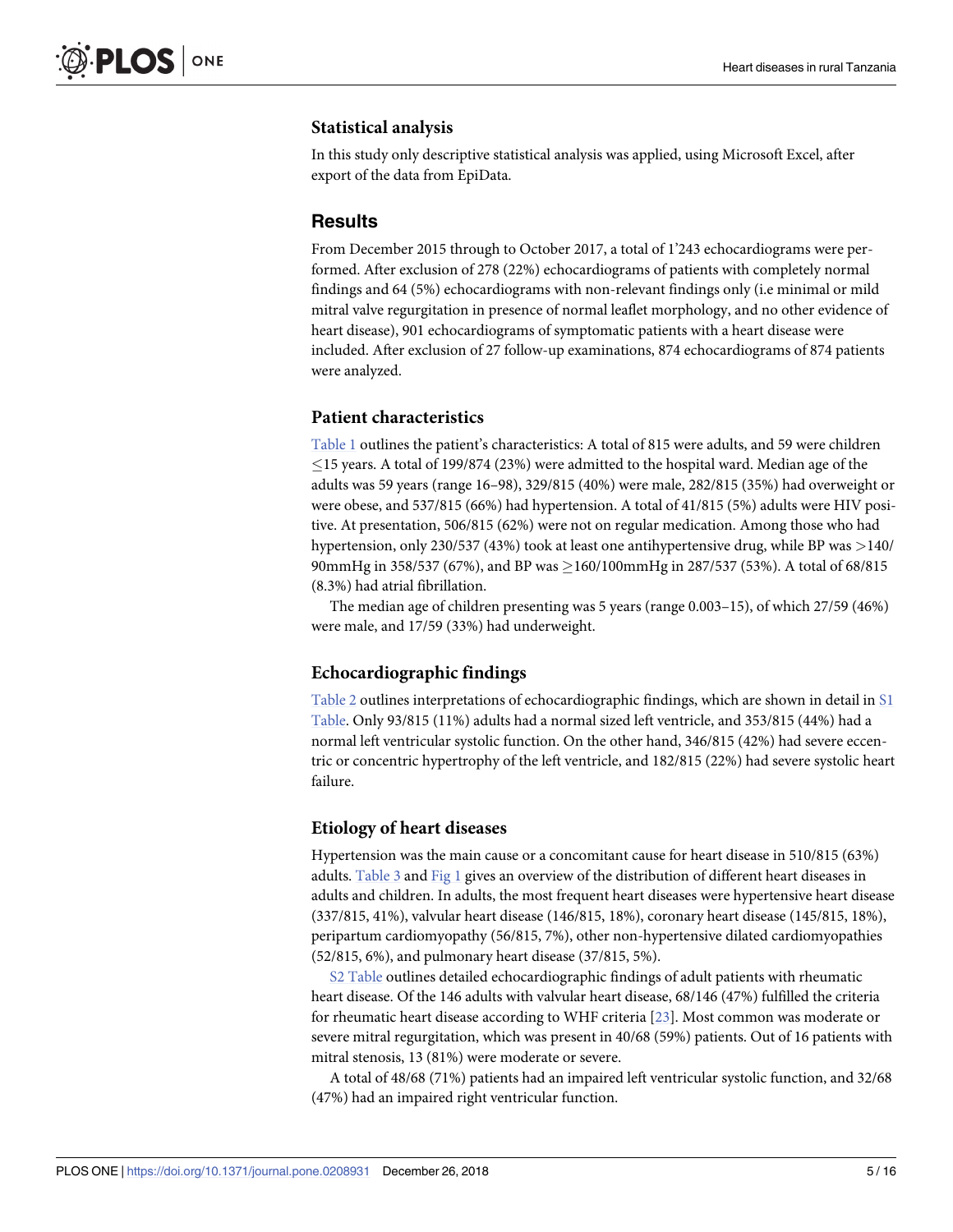<span id="page-5-0"></span>S2 [Table](#page-11-0) outlines detailed echocardiographic findings of patients with peripartum cardiomyopathy. Of 56 patients with peripartum cardiomyopathy, 48/56 (86%) had moderate or severe systolic heart failure, and 21/56 (38%) had severe eccentric hypertrophy.

Heart failure with preserved ejection fraction (HFpEF): Of all patients, only 32/815 (4%) had HFpEF (i.e.  $EF > 50\%$  and elevated LV-filling pressure).

The most frequent heart diseases in children were congenital heart disease (20/59, 34%), valvular heart disease (12/59, 20%), with 5/12 (42%) fulfilling the criteria for rheumatic heart disease, dilated cardiomyopathy (9/59, 15%), and right heart failure due to pulmonal hypertension (7/59, 12%).

| <b>Patient characteristics</b>                              | Adults $(n = 815)$  | Children ( $n = 59$ ) |  |  |
|-------------------------------------------------------------|---------------------|-----------------------|--|--|
| Age [years], median (range)                                 | 59 (16-98)          | $5(0.003-15)$         |  |  |
| Children <5 years, n (%)                                    | N/A                 | 28 (47%)              |  |  |
| Male sex, n (%)                                             | 329 (40%)           | 27 (46%)              |  |  |
| Weight [kg] $(n = 793)/(n = 55)$ , median (range)           | $60(30-150)$        | $16(2-43)$            |  |  |
| Height [cm] $(n = 793)/(n = 51)$ , median (range)           | $160(103-190)$      | $106(50-162)$         |  |  |
| BSA $[m^2]$ (n = 793)/(n = 51), median (range)              | $1.62(1.1-2.66)$    | $0.7(0.22 - 1.41)$    |  |  |
| BMI [kg/m <sup>2</sup> ] (n = 793)/(n = 51), median (range) | 23.19 (13.16-57.85) | N/A                   |  |  |
| Underweight $(n = 793)/(n = 51)$ , n $(\%)$                 | 86 (11%)            | 17 (33%)              |  |  |
| Normal weight $(n = 793)/(n = 51)$ , n $(\%)$               | 425 (54%)           | 28 (55%)              |  |  |
| Overweight $(n = 793)/(n = 51)$ , n $(\%)$                  | 165(21%)            | $5(10\%)$             |  |  |
| Obesity $(n = 793)/(n = 51)$ , n $(\%)$                     | 117 (15%)           | 1(2%)                 |  |  |
| Hypertension, n (%)                                         | 537 (66%)           | 2(3%)                 |  |  |
| Stroke, n (%)                                               | 53 (7%)             | $0(0\%)$              |  |  |
| Pregnancy in the last 6 months, n (%)                       | 68 (8%)             | $0(0\%)$              |  |  |
| No medication before presentation, n (%)                    | 506 (62%)           | 44 (75%)              |  |  |
| Inpatient, n (%)                                            | 178 (22%)           | 21 (36%)              |  |  |
| HIV positive, n (%)                                         | 41 (5%)             | $0(0\%)$              |  |  |
| Symptoms and clinical findings                              |                     |                       |  |  |
| Dyspnoea, n (%)                                             | 485 (60%)           | 32 (54%)              |  |  |
| Orthopnoea, n (%)                                           | 398 (49%)           | 19 (32%)              |  |  |
| Chest pain, $n$ $(\%)$                                      | 230 (28%)           | 8(14%)                |  |  |
| Systolic BP [mmHg] $(n = 806)/(n = 23)$ , median (range)    | $140(70-260)$       | $115(80-165)$         |  |  |
| Diastolic BP [mmHg] $(n = 806)/(n = 23)$ , median (range)   | $80(30-150)$        | 70 (40-120)           |  |  |
| HR [beat/min] $(n = 764)/(n = 44)$ , median (range)         | $80(36-160)$        | $110(70-200)$         |  |  |
| Irregular heartbeat, n (%)                                  | 118 (14%)           | 3(5%)                 |  |  |
| Dilated jugular veins, n (%)                                | 217 (27%)           | 2(3%)                 |  |  |
| Apical beat lateralised, n (%)                              | 257 (32%)           | 15 (25%)              |  |  |
| Heart murmur, n (%)                                         | 158 (19%)           | 31 (53%)              |  |  |

#### **[Table](#page-4-0) 1. Baseline characteristics.**

N/A, not applicable; BSA, body surface area; BMI, body mass index; HR, heart rate; BP, blood pressure. The numbers  $(n =)/(n =)$  after each patient characteristic indicate for how many adults and children data were available. Underweight: BMI <18.5 kg/m<sup>2</sup> for adults, or BMI for age 2 or 3 standard deviations (SD) below the WHO growth reference for children �5 years old, or weight for height 2 or 3 SD below the WHO growth reference for children *<*5 years old; Normal weight: BMI 18.5 to *<*25 kg/m2 for adults, or children who have no overweight nor obesity nor underweight; Overweight: BMI 25 to <30 kg/m<sup>2</sup> for adults, or BMI for age 1 SD above the WHO growth reference for children �5 years old, or weight for height 2 SD above the WHO growth reference for children *<*5 years old; Obesity: BMI  $\geq$ 30 kg/m<sup>2</sup> for adults, or BMI for age  $\geq$ 2 SD above the WHO growth reference for children  $\geq$ 5 years old, or weight for height 3 SD above the WHO growth reference for children *<*5 years old.

<https://doi.org/10.1371/journal.pone.0208931.t001>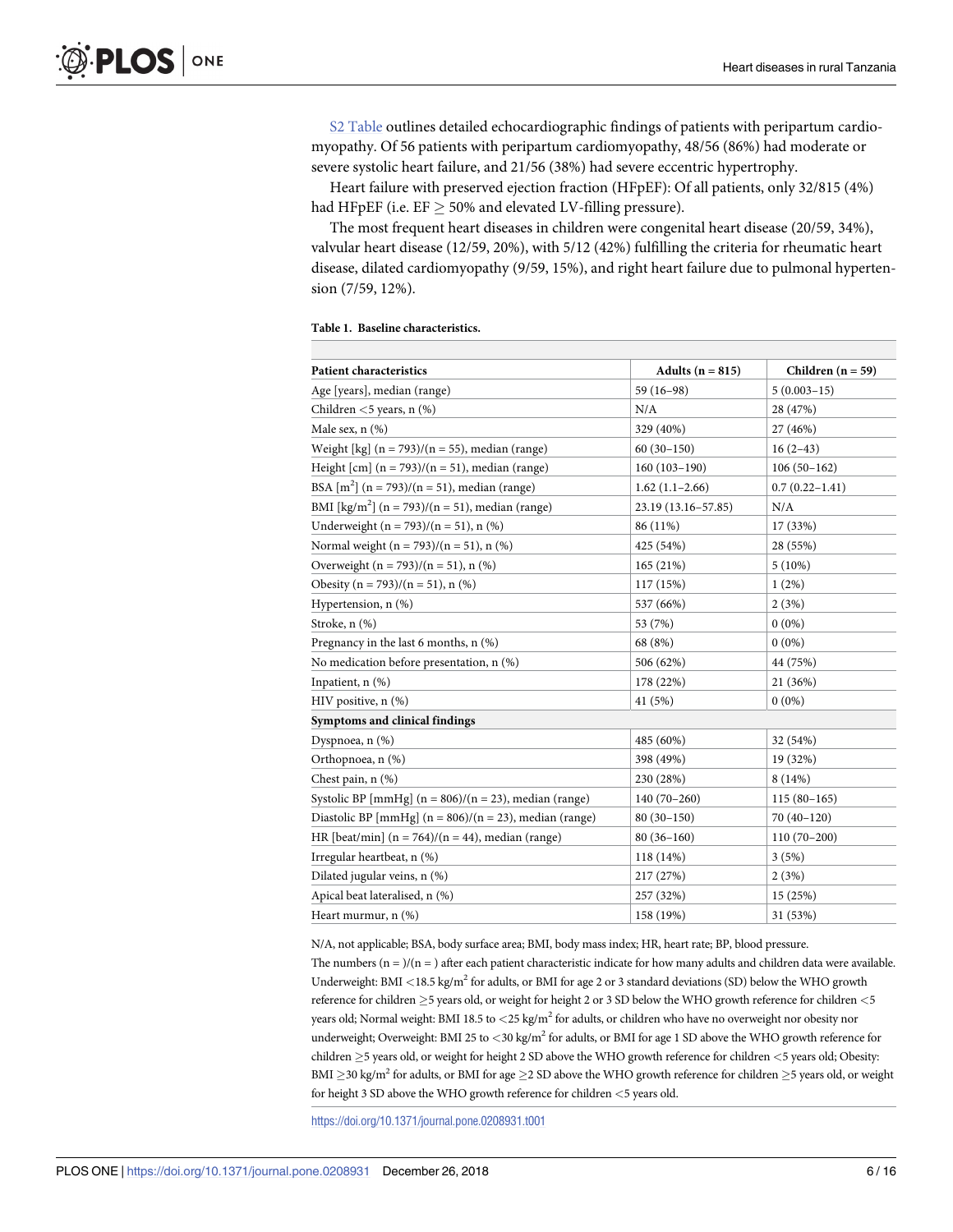<span id="page-6-0"></span>

|                                                                                       | Adults $(n = 815)$ | Children $(n = 59)$ |
|---------------------------------------------------------------------------------------|--------------------|---------------------|
| Normal LV size, n (%)                                                                 | 93 (11%)           | 29 (49%)            |
| Concentric remodelling, n (%)                                                         | 161 (20%)          | 10 (17%)            |
| Concentric hypertrophy, n (%)                                                         | 299 (37%)          | 6 (10%)             |
| - Concentric hypertrophy, severe, n (%)                                               | 191 (23%)          | 5(8%)               |
| Eccentric hypertrophy, n (%)                                                          | 262 (32%)          | 14 (24%)            |
| - Eccentric hypertrophy, severe, n (%)                                                | 155 (19%)          | 10 (17%)            |
| Normal systolic LV function (LVEF $\geq$ 54%) (n = 811)/(n = 58), n (%)               | 353 (44%)          | 44 (76%)            |
| Mild systolic heart failure (LVEF 41-53%) ( $n = 811$ )/( $n = 58$ ), $n$ (%)         | 101 (12%)          | 3(5%)               |
| Moderate systolic heart failure (LVEF 30-40%) ( $n = 811$ )/( $n = 58$ ), $n$ (%)     | 175 (22%)          | 5 (9%)              |
| Severe systolic heart failure (LVEF $\langle 30\% \rangle$ (n = 811)/(n = 58), n (%)  | 182 (22%)          | $6(10\%)$           |
| Diastolic relaxation impairment of left ventricle                                     |                    |                     |
| - None, n (%)                                                                         | 260 (32%)          | 25 (42%)            |
| - Grade 1, n (%)                                                                      | 125 (15%)          | 2(3%)               |
| - Grade 2, n (%)                                                                      | 112 (14%)          | 5(8%)               |
| - Grade 3, n (%)                                                                      | 179 (22%)          | 7 (11%)             |
| - Diastolic function not determinable, n (%)                                          | 139 (17%)          | 20 (33%)            |
| Diastolic relaxation impairment grade 2 or 3 and LVEF $>50\%$ , n (%)                 | 32 (4%)            | 1(2%)               |
| Right ventricle, size                                                                 |                    |                     |
| - Normal size, n (%)                                                                  | 444 (54%)          | 29 (49%)            |
| - Dilated or hypertrophic, n (%)                                                      | 371 (46%)          | 30 (51%)            |
| Right ventricle, function                                                             |                    |                     |
| - normal, $n$ $(\%)$                                                                  | 542 (67%)          | 42 (71%)            |
| - impaired, n (%)                                                                     | 273 (33%)          | 17 (29%)            |
| Pulmonary hypertension                                                                |                    |                     |
| $-$ no (n = 797)/(n = 58), n (%)                                                      | 464 (58%)          | 34 (59%)            |
| - due to left sided heart disease (i.e. elevated LAP) $(n = 797)/(n = 58)$ , n<br>(%) | 292 (37%)          | 17 (29%)            |
| - due to other cause $(n = 797)/(n = 58)$ , n (%)                                     | 41 (5%)            | 7 (12%)             |
| Aortic regurgitation, moderate or severe, n (%)                                       | 58 (7%)            | 1(2%)               |
| Aortic stenosis, moderate or severe, n (%)                                            | $3(0\%)$           | $0(0\%)$            |
| Mitral regurgitation, moderate or severe, n (%)                                       | 157 (19%)          | 11 (19%)            |
| Mitral stenosis, any, n (%)                                                           | 16(2%)             | 2(3%)               |
| Mitral stenosis, moderate or severe, n (%)                                            | 13(2%)             | 2(3%)               |
| Mitral stenosis, severe, n (%)                                                        | 8(1%)              | 1(2%)               |
| Pulmonal regurgitation, moderate or severe, n (%)                                     | 11(1%)             | 1(2%)               |
| Pulmonal stenosis, moderate or severe, n (%)                                          | $0(0\%)$           | $6(10\%)$           |
| Tricuspid regurgitation, moderate or severe, n (%)                                    | 101 (12%)          | 11 (19%)            |
|                                                                                       |                    |                     |

LV, left ventricle; LVEF, left ventricular ejection fraction; LAP, left atrial pressure. The numbers (n = )/(n = ) indicate for how many adults and children data were available.

<https://doi.org/10.1371/journal.pone.0208931.t002>

#### **Indications for medication and cardiac surgery**

After echocardiography, 802/815 (98%) adults and 40/59 (68%) children had an indication for cardiac medication, 70/815 (9%) adults and 2/59 (3%) children for oral anticoagulation, and 35/815 (4%) adults and 23/59 (39%) children for cardiac surgery. In 700/815 (86%) adults and 32/59 (54%) children at least one new drug was added, in 199/815 (24%) adults and 6/59 (10%)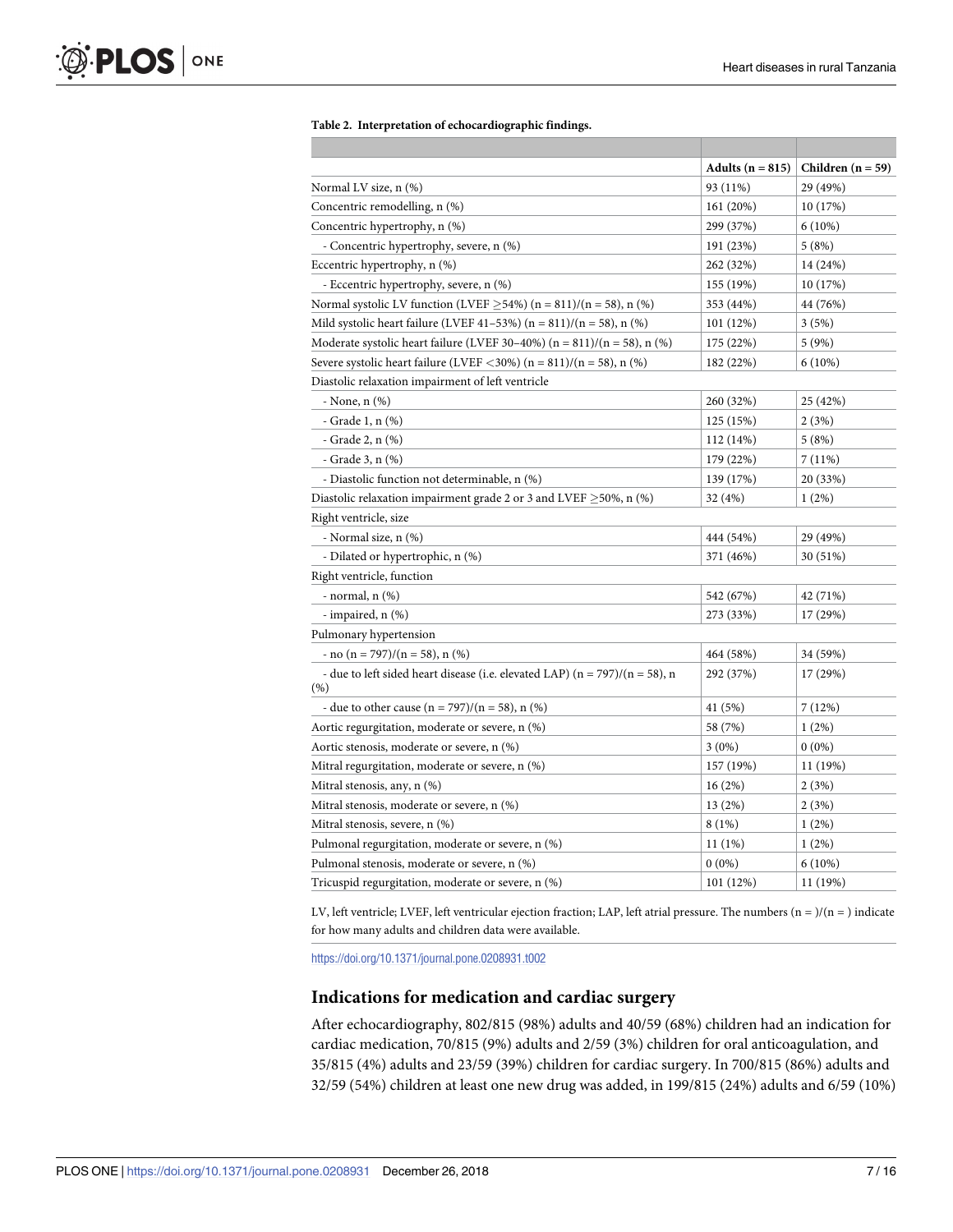|                                                                      | Adults $(n = 815)$ | Children $(n = 59)$ |
|----------------------------------------------------------------------|--------------------|---------------------|
| Hypertensive HD, n (%)                                               | 337 (41%)          | 3(5%)               |
| - Hypertensive dilated cardiopathy with eccentric hypertrophy, n (%) | 76 (9%)            | 1(2%)               |
| - Hypertensive HD with concentric hypertrophy, n (%)                 | 160 (20%)          | 2(3%)               |
| Valvular HD, n (%)                                                   | 146 (18%)          | 12 (20%)            |
| - Rheumatic HD, n (%)                                                | 68 (8%)            | 5(8%)               |
| - Endocarditis, n (%)                                                | 9(1%)              | 2(3%)               |
| - Valvular HD with hypertension, n (%)                               | 43 (5%)            | $0(0\%)$            |
| Coronary HD, n (%)                                                   | 145 (18%)          | $0(0\%)$            |
| - Coronary HD without hypertension, n (%)                            | 29 (4%)            | $0(0\%)$            |
| - Coronary HD with hypertension, n (%)                               | 116 (14%)          | $0(0\%)$            |
| Peripartum cardiomyopathy, n (%)                                     | 56 (7%)            | $0(0\%)$            |
| - Peripartum cardiomyopathy with hypertension, n (%)                 | 14 (2%)            | $0(0\%)$            |
| Dilated cardiomyopathy, other, n (%)                                 | 52 (6%)            | 9(15%)              |
| Hypertrophic cardiomyopathy, other, n (%)                            | 8(1%)              | 2(3%)               |
| Endomyocardial fibrosis, n (%)                                       | $3(0.4\%)$         | 1(2%)               |
| TB-pericarditis, n (%)                                               | 16(2%)             | 5(8%)               |
| Pericarditis constrictiva, n (%)                                     | 8(1%)              | $0(0\%)$            |
| Right heart failure due to pulmonal hypertension/normal LAP, n (%)   | 37 (5%)            | 7(12%)              |
| Arrhythmogenic right ventricular cardiomyopathy, n (%)               | $2(0.2\%)$         | $1(2\%)$            |
| $VSD^*$ , n $(\%)$                                                   | $2(0.2\%)$         | $6(10\%)$           |
| ASD, $n$ $%$                                                         | $3(0.4\%)$         | $6(10\%)$           |
| TOF, $n$ $(\%)$                                                      | $0(0\%)$           | $6(10\%)$           |
| Complete AV defect, n (%)                                            | $0(0\%)$           | 1(2%)               |
| PDA, $n$ $%$                                                         | $0(0\%)$           | $6(10\%)$           |

#### <span id="page-7-0"></span>**[Table](#page-4-0) 3. Causes of heart disease in 874 patients.**

HD, heart disease; TB, tuberculosis; LAP, left atrial pressure; VSD, ventricular septal defect; ASD, atrial septal defect; TOF, Tetralogy of Fallot; AV, atrioventricular; PDA, patent ductus arteriosus. � VSD in absence of TOF. Children with congenital heart disease: n = 20 (34%). Two children with TOF had concomitant ASD and one child with TOF had concomitant PDA. One child had VSD and ASD, one child had VSD, ASD and PDA.

<https://doi.org/10.1371/journal.pone.0208931.t003>

children the dose of at least one drug was increased, and in 191/815 (23%) adults and 9/59 (15%) children, at least one drug was stopped.

[Fig](#page-9-0) 2 shows the drugs taken before and prescribed after echocardiography. Most prescribed drugs after echocardiography were ACE-inhibitors, diuretics, and beta-blockers.

### **Discussion**

Of 1'243 echocardiograms performed within 22 consecutive months, 901 (72%) had relevant pathologies. Most patients presented with advanced stages of heart failure. The majority of patients with heart disease had not been treated before echocardiography, although almost all had an indication for treatment. The most frequent heart disease was hypertensive heart disease, followed by valvular-, and coronary heart disease, and cardiomyopathies. More than one third of children had an indication for cardiac surgery, and 9% of the adults for oral anticoagulation. High blood pressure was not well controlled in two thirds of the patients with hypertension. To date, this is the largest prospective cohort study reporting on occurrence, characteristics, and etiologies of heart diseases conducted at a rural site in Africa—our results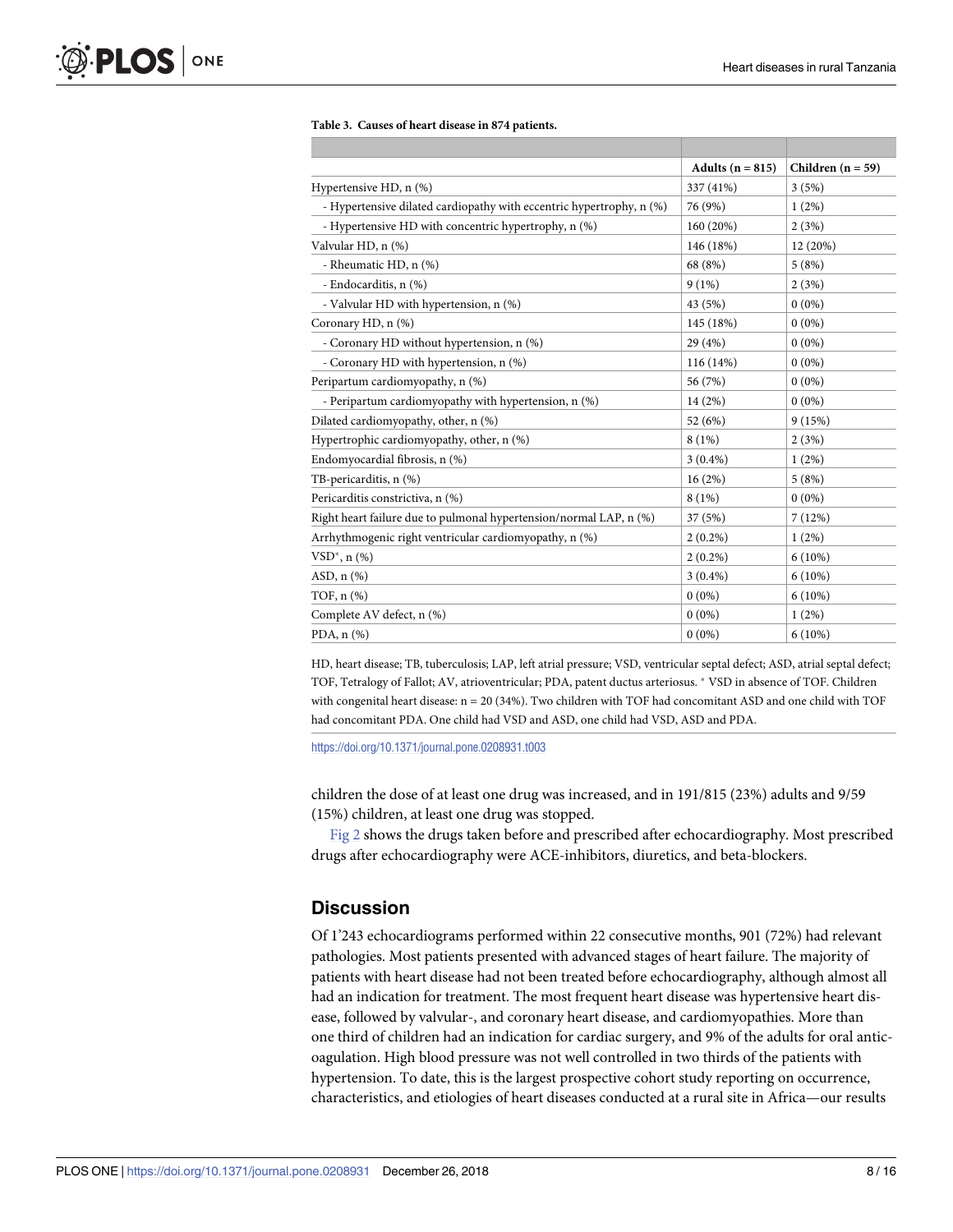

```
Fig 1. Distribution of heart diseases in adults (A) and in children (B). HD, heart disease; TB, tuberculosis.
```
<https://doi.org/10.1371/journal.pone.0208931.g001>

ONE

<span id="page-8-0"></span>**PLOS** I

reflect the extent and burden of heart diseases, and the neglect of their awareness and management in sub-Saharan Africa.

The high frequency of hypertensive heart disease is in line with the recent meta-analysis of 22 African studies in mostly urban patients [[5](#page-12-0)], and stands in contrast to two studies from rural Rwanda and Cameroon, where cardiomyopathies and rheumatic heart disease were more common [\[6](#page-12-0), [7](#page-13-0)]. We observed more coronary heart disease, less rheumatic heart disease, and less cardiomyopathies than previously reported [[5\]](#page-12-0). However, it is likely that the prevalence of coronary heart disease was underestimated in previous studies, due to inadequate diagnostic methods, a paucity of physicians, and unreliable health statistics [\[27\]](#page-14-0). The high occurrence of poorly controlled hypertension, and the high proportion of untreated patients at presentation in our study is in line with a recent large cross-sectional study, which showed a high cumulative prevalence of cardiovascular risk factors in urban and rural Malawi. The crude prevalence of hypertension was 14.7% in the urban area and 13.6% in the rural area, and many people with hypertension (900/2208 (41%) urban and 1188 /1888 (63%) rural) were not overweight or obese. Only 29% were taking regular antihypertensive medication, and less than half of those had a well-controlled BP (i.e. below 140/90mmHg) [\[28\]](#page-14-0). A meta-analysis of studies from 2000 to 2013 in sub-Saharan Africa showed that the prevalence of hypertension at ages of 30, 40, 50 and 60 years was 16%, 26%, 35%, and 44%, respectively. Only 7%-56% were aware of their hypertensive status, 18% were receiving antihypertensive drugs, but only 7%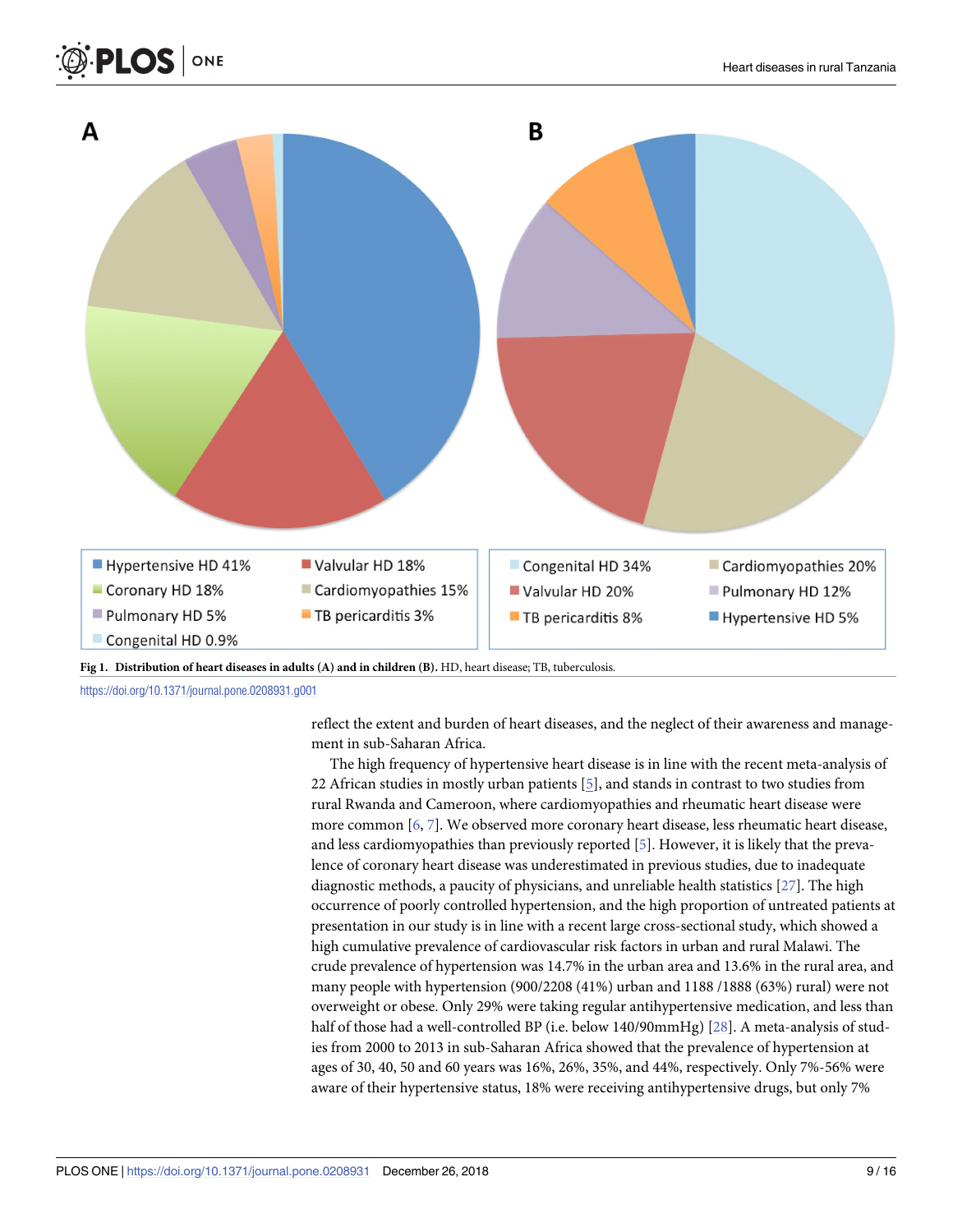<span id="page-9-0"></span>





<https://doi.org/10.1371/journal.pone.0208931.g002>

had adequately controlled blood pressure [[29](#page-14-0)]. In another observational cross-sectional study in mostly urban areas of 12 sub-Saharan African countries, 77% had uncontrolled hypertension, although 97% were under antihypertensive medication. The proportion of uncontrolled hypertension increased with decreasing level of patient wealth, and higher grade of hypertension was seen in the lower wealth categories [\[30\]](#page-14-0). Among other risk factors such as overweight and reduced physical activity, a reduced urine sodium concentrating ability, increased sodium sensitivity, low plasma renin values, mutations of epithelial sodium channels and other genetic factors might contribute to hypertension in Africans [[31–33\]](#page-14-0). Although Africans did not consume more salt than Whites or Indians in a south-African study, they consumed more than 6 grams of salt per day, which is more than recommended by the WHO [\[34\]](#page-14-0).

In this study, patients presented with advanced stages of heart failure, notably patients with peripartum cardiomyopathy and rheumatic heart disease. In patients with peripartum cardiomyopathy, severe heart failure and increased left ventricular end-diastolic diameter is associated with non-improvement of left ventricular function [[35](#page-14-0)], and in patients with rheumatic heart disease, it is too late for cardiac surgery in case of severe heart failure [[17](#page-13-0)].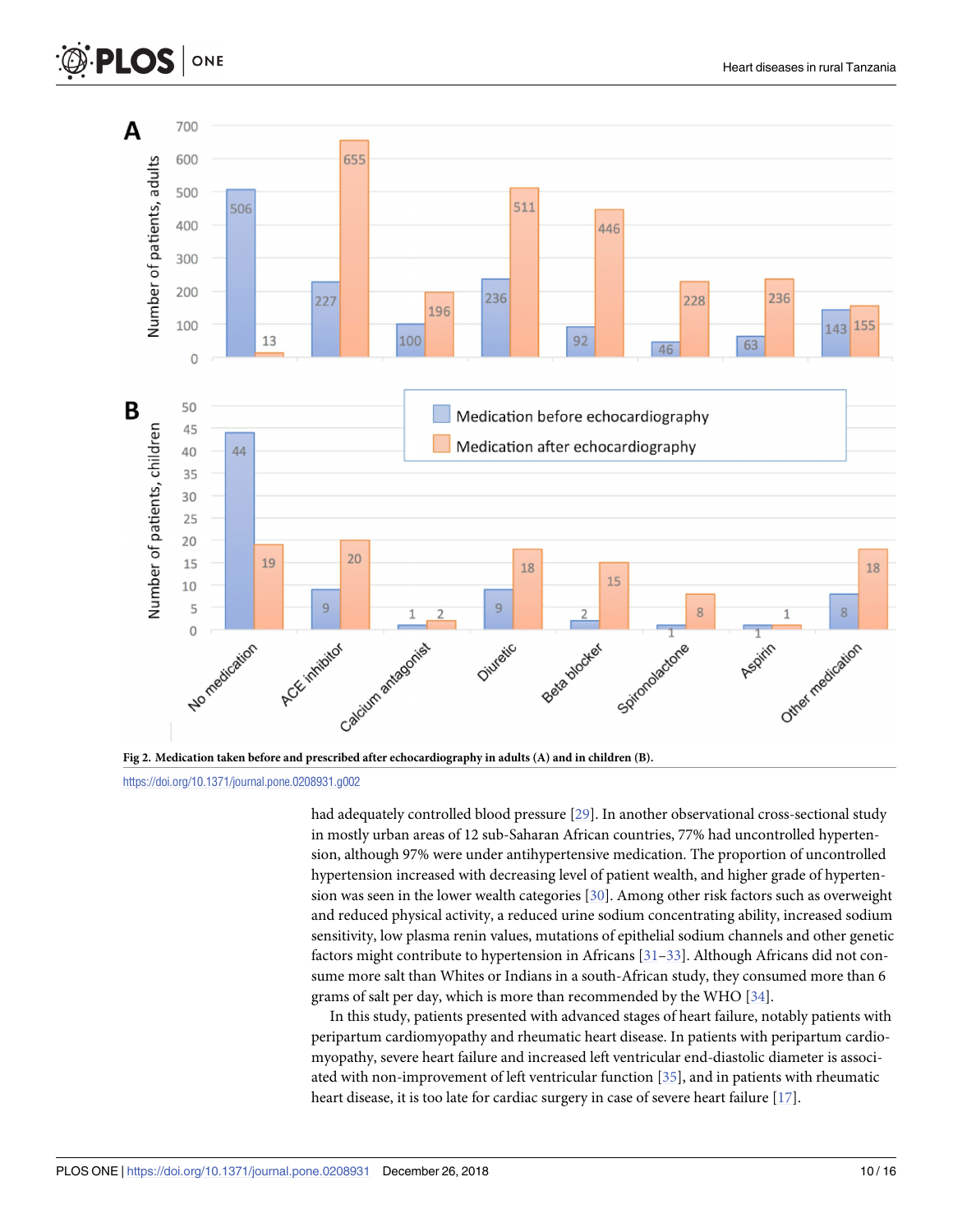<span id="page-10-0"></span>We observed only 32 (4%) cases of heart failure with preserved ejection fraction (HFpEF), defined as heart failure with  $EF \geq 50\%$  and a conclusively measurable diastolic relaxation impairment of grade 2 or 3 (i.e. elevated left ventricular filling pressure), following recent recommendations [\[9\]](#page-13-0). Studies from the USA and Europe indicate that up to 50% of patients with heart failure have preserved ejection fraction [[36](#page-14-0)], and two studies from sub-Saharan Africa and one study including Latin American, middle-eastern, and North African regions reported proportions of 53%-65% of HFpEF in their study populations [[37–39\]](#page-14-0). In most studies including those from Africa, the definition of HFpEF was based on clinical signs and symptoms of heart failure and preserved left ventricular EF, and diastolic function was not reported. If we would use a similar definition of HFpEF, we would count 405 (50%) cases with HFpEF, and if the same echocardiographic criteria would be used as in an older American prospective study, 27% of our patients would have had isolated diastolic dysfunction and HFpEF, compared to 44% in that study [[40](#page-14-0)].

In accordance to the high prevalence of not treated hypertension, the majority of our patients were not treated for heart failure upon presentation–but after echocardiography, patients were not only prescribed additional drugs, but unnecessary drugs were stopped, or doses of established drugs adapted. Moreover, indication for oral anticoagulation and surgery was made. Most prescribed drugs after performed echocardiography were ACE-Inhibitors, diuretics, beta-blockers, and spironolactone. All of these drugs have an impact on morbidity and mortality: ACE-inhibitors, beta-blockers and spironolactone reduce death and hospitalization by about one third each, the latter in patients with severe heart failure only [[41](#page-15-0)]. Before, information on proportions of treated patients with heart failure was lacking for African regions. All studies reporting on medication described drugs given at admission or at discharge from a hospital, or the time of prescription was not defined [[5](#page-12-0)].

Following echocardiography, 9% of the adult patients had an indication for oral anticoagulation. However, to measure international normalized ratio (INR) was not possible in our setting. Direct anticoagulants such as Rivaroxaban are available, but they are not affordable by most of the patients. Thus, we could not anticoagulate patients with atrial fibrillation. Data about the use of anticoagulants in sub-Saharan Africa except from south-Africa are scarce [\[42\]](#page-15-0). A survey among cardiologists in Cameroon showed that only one third of patients with an indication for anticoagulation because of atrial fibrillation received anticoagulation [[43](#page-15-0)]. One study done in 6 tertiary hospitals in Nigeria found suboptimal usage of heparin or warfarin to be common, with reduced awareness of direct anticoagulants among residents and consultants [\[44\]](#page-15-0).

One third of the children had an indication for cardiac surgery. While the outcome of congenital heart diseases such as Tetralogy of Fallot is poor without an intervention (only one fourth reach the age of 10 years)[[45](#page-15-0)], it is excellent after surgical repair [\[46\]](#page-15-0), and the outcome after mitral valve replacement in children is good, especially for older children [[47](#page-15-0)]. However, given the ratio of one cardiac center per 33.3 to 50.5 million people and only 1.6 open heart operations per million people per year in sub-Saharan Africa [[48](#page-15-0)], patients face a challenge to get cardiac surgery, also because of unaffordably high costs.

The proportion of people living with HIV was 5% in our study population, which corresponds to the national HIV prevalence of 5%[\[49\]](#page-15-0). One third of the children had underweight, which is more than the prevalence of underweight in children 0 to 59 months (13.4% (95% CI 12.7–14.1) in the mainland of Tanzania [\[50\]](#page-15-0). Underweight in children with heart disease is common, and depends on multiple factors such as severity of cardiac disease, increased energy requirements, decreased nutritional intake, malabsorbtion, and poor utilisation of absorbed nutrition [[51](#page-15-0)].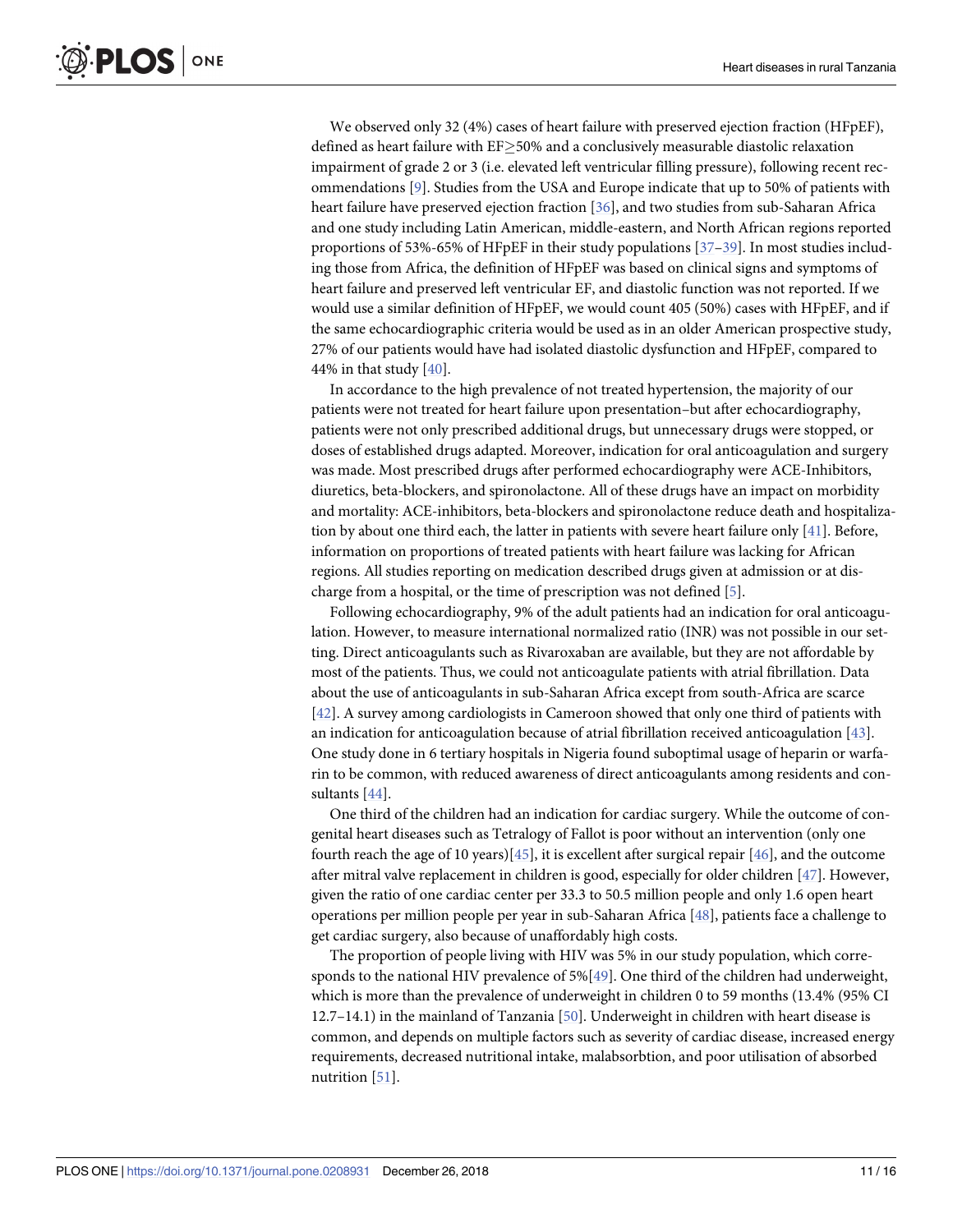<span id="page-11-0"></span>This study has several limitations: First, we could not follow-up all patients—thus we cannot comment on long-term outcomes and survival rates or adherence to the prescribed medication. Meanwhile, (V.M) was trained in echocardiography, and clinical and echocardiographic follow-up is done. Future trials performed at our site would allow to build a cardiology center offering systematic follow-up and anticoagulation. Second, the diagnosis of coronary heart disease was based on history, clinical examination, electrocardiogram, and echocardiographic findings. In this rural setting, we could neither perform coronary angiography nor myocardial scintigraphy nor stress-echocardiography. Thus, coronary heart disease remained a suspected diagnosis. Third, we did not screen for cardiovascular risk factors other than hypertension and overweight. One cross-sectional study including 9134 people living in Ifakara showed that 5% had diabetes and 30% had hypertension. A total of 17% of men and 2% of women did smoke, and 15% of men and 6% of women consumed alcohol. Only 8% led sedentary lives [[52](#page-15-0)]. Forth, we could not perform myocardial biopsies, and histological determination of the origin of cardiomyopathies was not possible. Finally, existing echocardiographic normograms for chamber size have not been validated for the African population.

This study has several strengths: The sample size is relatively large, compared to other studies; all patients referred for echocardiography were included prospectively, and patients were examined regardless of their wealth status or availability of health insurance. Selection bias could be minimized, as echocardiography is available only at our site for two large rural districts of Tanzania, and virtually all patients referred for echocardiography from these districts were included. We were able to present detailed echocardiographic measurements and interpretations according to the latest recommendations, and medications were prescribed and surgery recommended following current international guidelines.

In conclusion, hypertension is extremely common and mostly not controlled in rural Tanzania. The leading cause for heart disease in this setting is hypertension. Most patients presented with advanced stages of heart diseases, and the majority was not treated for heart failure before echocardiography. There is an urgent need for community education to improve awareness and to prevent hypertension, for trained staff, and for infrastructure to manage hypertension and heart failure in rural Africa.

## **Supporting information**

**S1 [Table.](http://www.plosone.org/article/fetchSingleRepresentation.action?uri=info:doi/10.1371/journal.pone.0208931.s001) Detailed echocardiographic findings of all patients.** LVEDD: left ventricular enddiastolic diameter; IVSd: intraventricular septum in diastole; PWd: posterior wall in diastole; LV: left ventricle; RWT: relative wall thickness; LVOT: left ventricular outflow tract; LA: right atrium; LAVI: left atrial volume index; RA: right atrium; EF: ejection fraction; TAPSE: tricuspid annular plane systolic excursion; FAC: fractional area change; MV: mitral valve; DT: deceleration time; TR: tricuspid regurgitation; Pvein: pulmonary vein. N/A, not applicable. The numbers (n = )/(n = ) indicate of how many adults and children, data were available.  $*$  Cantinotti et al 2014 [\[14\]](#page-13-0).

(DOCX)

**S2 [Table.](http://www.plosone.org/article/fetchSingleRepresentation.action?uri=info:doi/10.1371/journal.pone.0208931.s002) Echocardiographic findings in adults (n = 815) with rheumatic heart disease and peripartum cardiomyopathy.** LVEDD: left ventricular end-diastolic diameter; IVSd: intraventricular septum in diastole; PWd: posterior wall in diastole; LV: left ventricle; RWT: relative wall thickness; LVOT: left ventricular outflow tract; LA: right atrium; LAVI: left atrial volume index; RA: right atrium; EF: ejection fraction; TAPSE: tricuspid annular plane systolic excursion; FAC: fractional area change; MV: mitral valve; DT: deceleration time; TR: tricuspid regurgitation; Pvein: pulmonary vein. The numbers  $(n =)/(n =)$  indicate for how many adults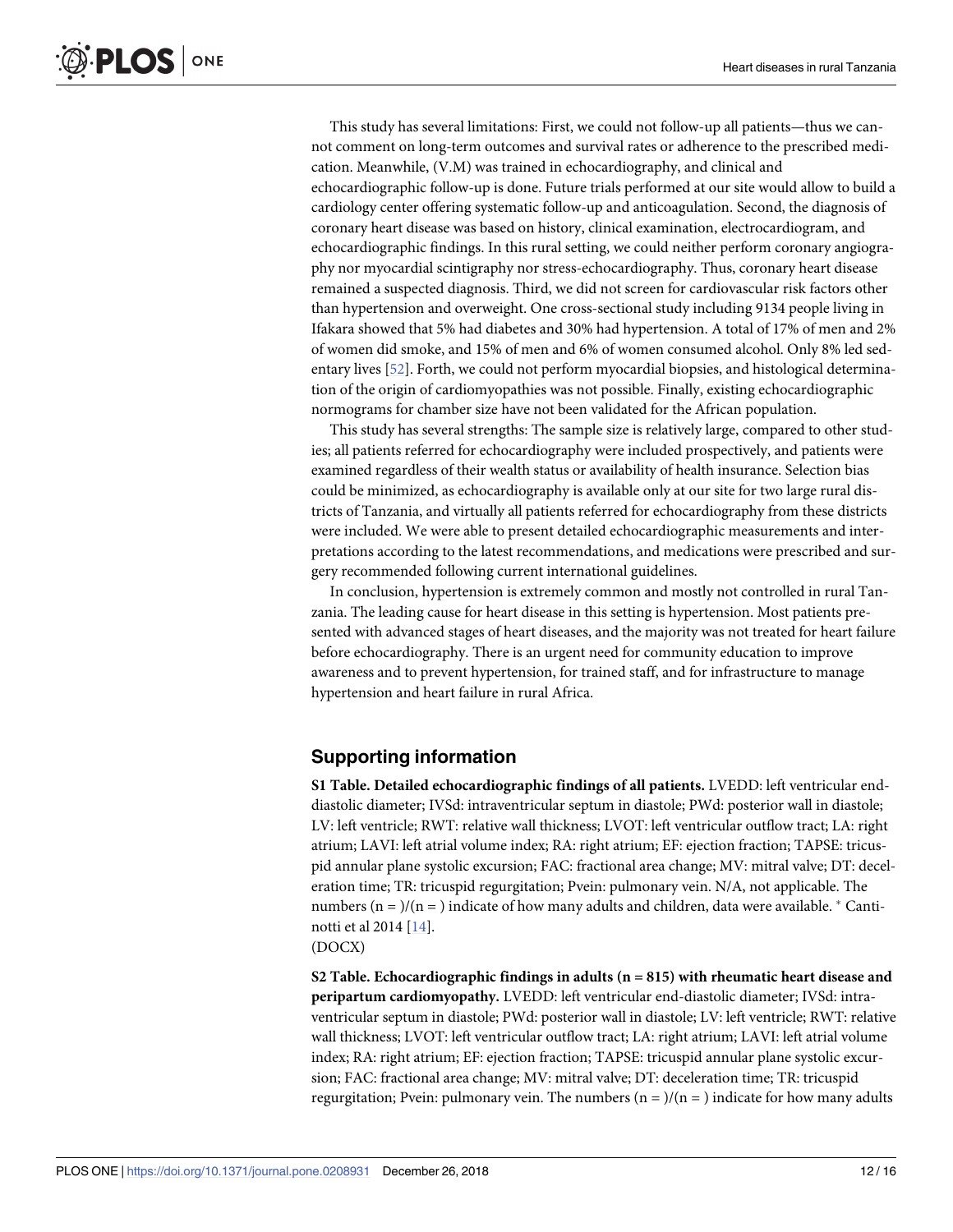<span id="page-12-0"></span>and children, data were available. (DOCX) **S3 [Table.](http://www.plosone.org/article/fetchSingleRepresentation.action?uri=info:doi/10.1371/journal.pone.0208931.s003) Dataset adults.** (XLSX) **S4 [Table.](http://www.plosone.org/article/fetchSingleRepresentation.action?uri=info:doi/10.1371/journal.pone.0208931.s004) Dataset, children.** (XLSX)

## **Author Contributions**

**Conceptualization:** Said Kilindimo, Winfrid Gingo, Christoph Hatz, Maja Weisser, Martin Rohacek.

**Data curation:** Maja Weisser, Martin Rohacek.

**Formal analysis:** Dominick M. Raphael, Laurine Roos, Martin Rohacek.

**Funding acquisition:** Martin Rohacek.

**Investigation:** Victor Myovela, Elisante Mchomvu, Jabir Namamba, Martin Rohacek.

**Methodology:** Maja Weisser, Martin Rohacek.

**Project administration:** Martin Rohacek.

**Resources:** Winfrid Gingo.

**Supervision:** Martin Rohacek.

**Visualization:** Laurine Roos.

**Writing – original draft:** Dominick M. Raphael, Laurine Roos, Martin Rohacek.

**Writing – review & editing:** Victor Myovela, Elisante Mchomvu, Jabir Namamba, Said Kilindimo, Christoph Hatz, Daniel H. Paris, Maja Weisser, Richard Kobza.

#### **References**

- **[1](#page-1-0).** DALYs GBD, Collaborators H. Global, regional, and national disability-adjusted life-years (DALYs) for 333 diseases and injuries and healthy life expectancy (HALE) for 195 countries and territories, 1990– 2016: a systematic analysis for the Global Burden of Disease Study 2016. Lancet. 2017; 390 (10100):1260–344. [https://doi.org/10.1016/S0140-6736\(17\)32130-X](https://doi.org/10.1016/S0140-6736(17)32130-X) PMID: [28919118;](http://www.ncbi.nlm.nih.gov/pubmed/28919118) PubMed Central PMCID: PMCPMC5605707.
- **[2](#page-1-0).** WHO. Global Health Estimates 2015: Death by Cause, Age, Sex, by Country and by Region, 2000– 2015. Geneva, World Health Organization. 2016.
- **[3](#page-1-0).** Dokainish H, Teo K, Zhu J, Roy A, AlHabib KF, ElSayed A, et al. Global mortality variations in patients with heart failure: results from the International Congestive Heart Failure (INTER-CHF) prospective cohort study. Lancet Glob Health. 2017; 5(7):e665–e72. [https://doi.org/10.1016/S2214-109X\(17\)](https://doi.org/10.1016/S2214-109X(17)30196-1) [30196-1](https://doi.org/10.1016/S2214-109X(17)30196-1) PMID: [28476564.](http://www.ncbi.nlm.nih.gov/pubmed/28476564)
- **[4](#page-1-0).** Callender T, Woodward M, Roth G, Farzadfar F, Lemarie JC, Gicquel S, et al. Heart failure care in lowand middle-income countries: a systematic review and meta-analysis. PLoS Med. 2014; 11(8): e1001699. <https://doi.org/10.1371/journal.pmed.1001699> PMID: [25117081](http://www.ncbi.nlm.nih.gov/pubmed/25117081); PubMed Central PMCID: PMCPMC4130667.
- **[5](#page-1-0).** Agbor VN, Essouma M, Ntusi NAB, Nyaga UF, Bigna JJ, Noubiap JJ. Heart failure in sub-Saharan Africa: A contemporaneous systematic review and meta-analysis. Int J Cardiol. 2018; 257:207–15. <https://doi.org/10.1016/j.ijcard.2017.12.048> PMID: [29506693.](http://www.ncbi.nlm.nih.gov/pubmed/29506693)
- **[6](#page-1-0).** Kwan GF, Bukhman AK, Miller AC, Ngoga G, Mucumbitsi J, Bavuma C, et al. A simplified echocardiographic strategy for heart failure diagnosis and management within an integrated noncommunicable disease clinic at district hospital level for sub-Saharan Africa. JACC Heart Fail. 2013; 1(3):230–6. <https://doi.org/10.1016/j.jchf.2013.03.006> PMID: [24621875](http://www.ncbi.nlm.nih.gov/pubmed/24621875).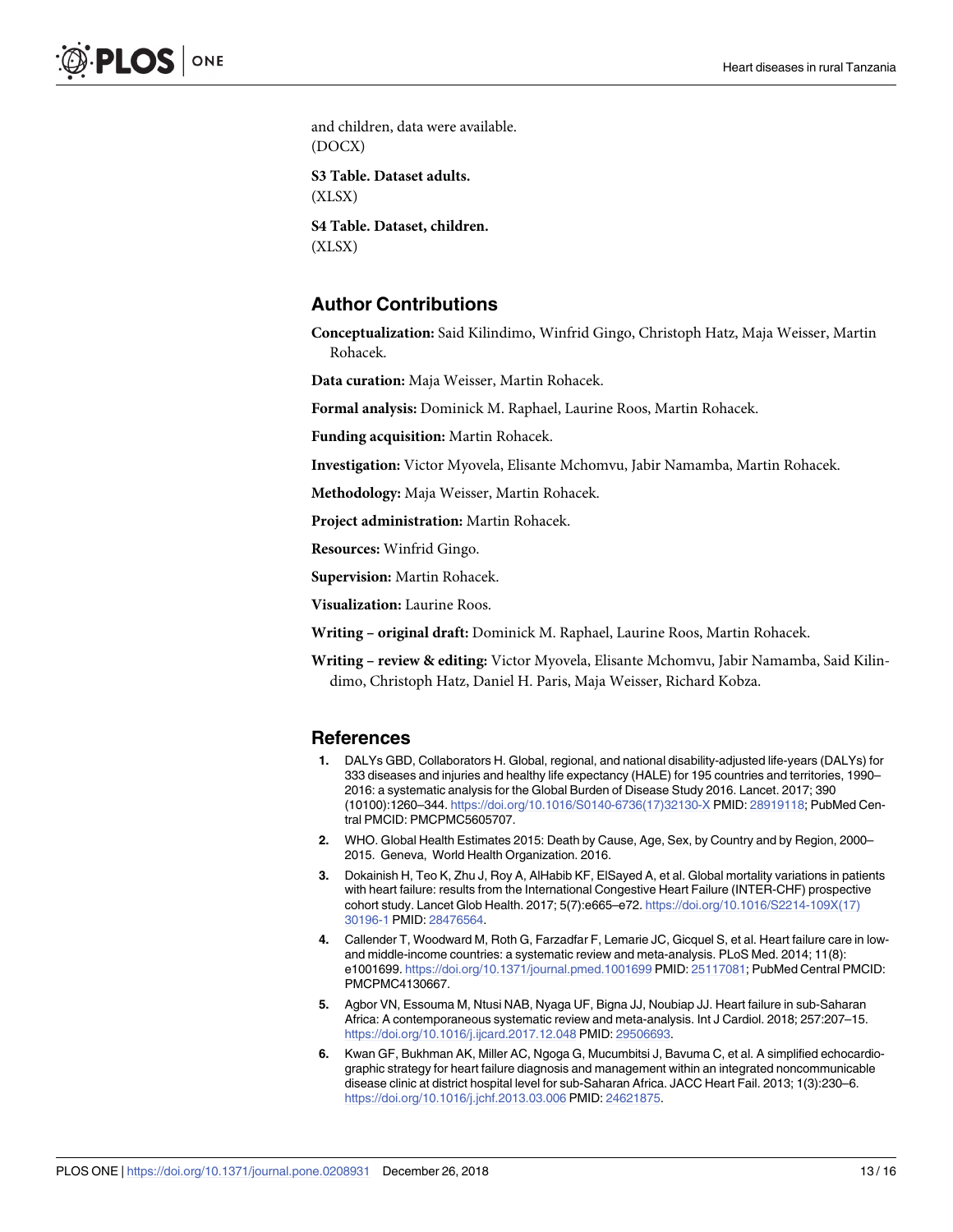- <span id="page-13-0"></span>**[7](#page-1-0).** Tantchou Tchoumi JC, Ambassa JC, Kingue S, Giamberti A, Cirri S, Frigiola A, et al. Occurrence, aetiology and challenges in the management of congestive heart failure in sub-Saharan Africa: experience of the Cardiac Centre in Shisong, Cameroon. Pan Afr Med J. 2011; 8:11. PMID: [22121420](http://www.ncbi.nlm.nih.gov/pubmed/22121420); PubMed Central PMCID: PMCPMC3201578.
- **[8](#page-2-0).** Lang RM, Badano LP, Mor-Avi V, Afilalo J, Armstrong A, Ernande L, et al. Recommendations for cardiac chamber quantification by echocardiography in adults: an update from the American Society of Echocardiography and the European Association of Cardiovascular Imaging. Eur Heart J Cardiovasc Imaging. 2015; 16(3):233–70. <https://doi.org/10.1093/ehjci/jev014> PMID: [25712077.](http://www.ncbi.nlm.nih.gov/pubmed/25712077)
- **[9](#page-2-0).** Nagueh SF, Smiseth OA, Appleton CP, Byrd BF 3rd, Dokainish H, Edvardsen T, et al. Recommendations for the Evaluation of Left Ventricular Diastolic Function by Echocardiography: An Update from the American Society of Echocardiography and the European Association of Cardiovascular Imaging. Eur Heart J Cardiovasc Imaging. 2016; 17(12):1321–60. <https://doi.org/10.1093/ehjci/jew082> PMID: [27422899](http://www.ncbi.nlm.nih.gov/pubmed/27422899).
- **[10](#page-3-0).** Zoghbi WA, Enriquez-Sarano M, Foster E, Grayburn PA, Kraft CD, Levine RA, et al. Recommendations for evaluation of the severity of native valvular regurgitation with two-dimensional and Doppler echocardiography. J Am Soc Echocardiogr. 2003; 16(7):777–802. [https://doi.org/10.1016/S0894-7317\(03\)](https://doi.org/10.1016/S0894-7317(03)00335-3) [00335-3](https://doi.org/10.1016/S0894-7317(03)00335-3) PMID: [12835667.](http://www.ncbi.nlm.nih.gov/pubmed/12835667)
- **11.** Baumgartner H, Hung J, Bermejo J, Chambers JB, Evangelista A, Griffin BP, et al. Echocardiographic assessment of valve stenosis: EAE/ASE recommendations for clinical practice. J Am Soc Echocardiogr. 2009; 22(1):1–23; quiz 101–2. <https://doi.org/10.1016/j.echo.2008.11.029> PMID: [19130998.](http://www.ncbi.nlm.nih.gov/pubmed/19130998)
- **12.** Rudski LG, Lai WW, Afilalo J, Hua L, Handschumacher MD, Chandrasekaran K, et al. Guidelines for the echocardiographic assessment of the right heart in adults: a report from the American Society of Echocardiography endorsed by the European Association of Echocardiography, a registered branch of the European Society of Cardiology, and the Canadian Society of Echocardiography. J Am Soc Echocardiogr. 2010; 23(7):685–713; quiz 86–8. <https://doi.org/10.1016/j.echo.2010.05.010> PMID: [20620859](http://www.ncbi.nlm.nih.gov/pubmed/20620859).
- **[13](#page-3-0).** Khoury PR, Mitsnefes M, Daniels SR, Kimball TR. Age-specific reference intervals for indexed left ventricular mass in children. J Am Soc Echocardiogr. 2009; 22(6):709–14. [https://doi.org/10.1016/j.echo.](https://doi.org/10.1016/j.echo.2009.03.003) [2009.03.003](https://doi.org/10.1016/j.echo.2009.03.003) PMID: [19423289.](http://www.ncbi.nlm.nih.gov/pubmed/19423289)
- **[14](#page-11-0).** Cantinotti M, Scalese M, Murzi B, Assanta N, Spadoni I, De Lucia V, et al. Echocardiographic nomograms for chamber diameters and areas in Caucasian children. J Am Soc Echocardiogr. 2014; 27 (12):1279–92 e2. <https://doi.org/10.1016/j.echo.2014.08.005> PMID: [25240494](http://www.ncbi.nlm.nih.gov/pubmed/25240494).
- **[15](#page-2-0).** Lopez L, Colan SD, Frommelt PC, Ensing GJ, Kendall K, Younoszai AK, et al. Recommendations for quantification methods during the performance of a pediatric echocardiogram: a report from the Pediatric Measurements Writing Group of the American Society of Echocardiography Pediatric and Congenital Heart Disease Council. J Am Soc Echocardiogr. 2010; 23(5):465–95; quiz 576–7. [https://doi.org/10.](https://doi.org/10.1016/j.echo.2010.03.019) [1016/j.echo.2010.03.019](https://doi.org/10.1016/j.echo.2010.03.019) PMID: [20451803](http://www.ncbi.nlm.nih.gov/pubmed/20451803).
- **[16](#page-3-0).** Yancy CW, Jessup M, Bozkurt B, Butler J, Casey DE Jr., Drazner MH, et al. 2013 ACCF/AHA guideline for the management of heart failure: a report of the American College of Cardiology Foundation/American Heart Association Task Force on Practice Guidelines. J Am Coll Cardiol. 2013; 62(16):e147–239. <https://doi.org/10.1016/j.jacc.2013.05.019> PMID: [23747642](http://www.ncbi.nlm.nih.gov/pubmed/23747642).
- **[17](#page-9-0).** Nishimura RA, Otto CM, Bonow RO, Carabello BA, Erwin JP 3rd, Guyton RA, et al. 2014 AHA/ACC guideline for the management of patients with valvular heart disease: executive summary: a report of the American College of Cardiology/American Heart Association Task Force on Practice Guidelines. J Am Coll Cardiol. 2014; 63(22):2438–88. <https://doi.org/10.1016/j.jacc.2014.02.537> PMID: [24603192.](http://www.ncbi.nlm.nih.gov/pubmed/24603192)
- **18.** Minette MS, Sahn DJ. Ventricular septal defects. Circulation. 2006; 114(20):2190–7. [https://doi.org/10.](https://doi.org/10.1161/CIRCULATIONAHA.106.618124) [1161/CIRCULATIONAHA.106.618124](https://doi.org/10.1161/CIRCULATIONAHA.106.618124) PMID: [17101870](http://www.ncbi.nlm.nih.gov/pubmed/17101870).
- **[19](#page-3-0).** Villafane J, Feinstein JA, Jenkins KJ, Vincent RN, Walsh EP, Dubin AM, et al. Hot topics in tetralogy of Fallot. J Am Coll Cardiol. 2013; 62(23):2155–66. <https://doi.org/10.1016/j.jacc.2013.07.100> PMID: [24076489](http://www.ncbi.nlm.nih.gov/pubmed/24076489).
- **[20](#page-3-0).** January CT, Wann LS, Alpert JS, Calkins H, Cigarroa JE, Cleveland JC Jr., et al. 2014 AHA/ACC/HRS guideline for the management of patients with atrial fibrillation: a report of the American College of Cardiology/American Heart Association Task Force on Practice Guidelines and the Heart Rhythm Society. J Am Coll Cardiol. 2014; 64(21):e1–76. <https://doi.org/10.1016/j.jacc.2014.03.022> PMID: [24685669.](http://www.ncbi.nlm.nih.gov/pubmed/24685669)
- **[21](#page-3-0).** Messerli FH, Williams B, Ritz E. Essential hypertension. Lancet. 2007; 370(9587):591–603. [https://doi.](https://doi.org/10.1016/S0140-6736(07)61299-9) [org/10.1016/S0140-6736\(07\)61299-9](https://doi.org/10.1016/S0140-6736(07)61299-9) PMID: [17707755.](http://www.ncbi.nlm.nih.gov/pubmed/17707755)
- **[22](#page-3-0).** Dannenberg AL, Garrison RJ, Kannel WB. Incidence of hypertension in the Framingham Study. Am J Public Health. 1988; 78(6):676–9. PMID: [3259405](http://www.ncbi.nlm.nih.gov/pubmed/3259405); PubMed Central PMCID: PMCPMC1350281.
- **[23](#page-3-0).** Remenyi B, Wilson N, Steer A, Ferreira B, Kado J, Kumar K, et al. World Heart Federation criteria for echocardiographic diagnosis of rheumatic heart disease—an evidence-based guideline. Nat Rev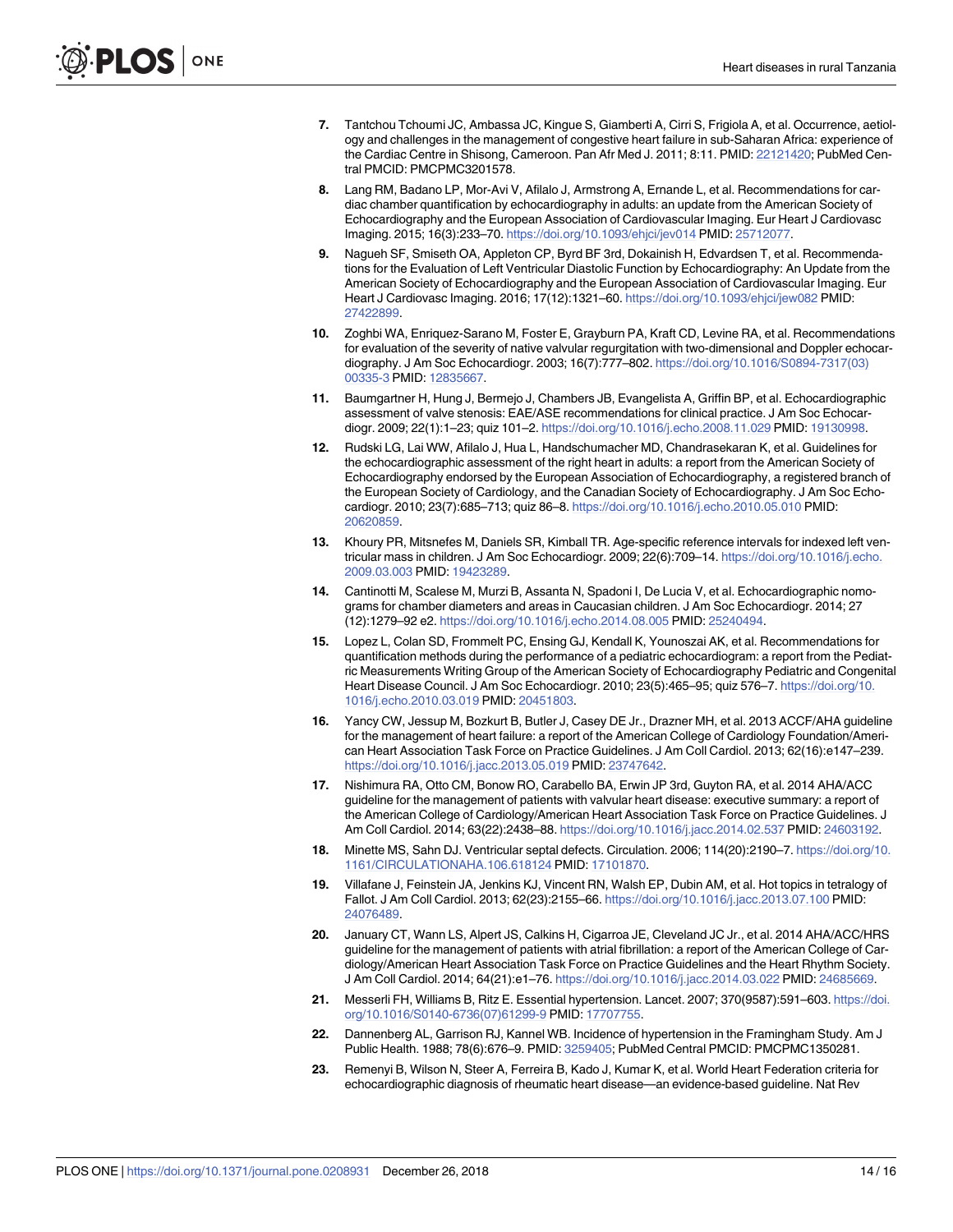Cardiol. 2012; 9(5):297–309. <https://doi.org/10.1038/nrcardio.2012.7> PMID: [22371105;](http://www.ncbi.nlm.nih.gov/pubmed/22371105) PubMed Central PMCID: PMCPMC5523449.

- <span id="page-14-0"></span>**[24](#page-3-0).** Durack DT, Lukes AS, Bright DK. New criteria for diagnosis of infective endocarditis: utilization of specific echocardiographic findings. Duke Endocarditis Service. Am J Med. 1994; 96(3):200–9. PMID: [8154507](http://www.ncbi.nlm.nih.gov/pubmed/8154507).
- **[25](#page-3-0).** Sliwa K, Hilfiker-Kleiner D, Petrie MC, Mebazaa A, Pieske B, Buchmann E, et al. Current state of knowledge on aetiology, diagnosis, management, and therapy of peripartum cardiomyopathy: a position statement from the Heart Failure Association of the European Society of Cardiology Working Group on peripartum cardiomyopathy. Eur J Heart Fail. 2010; 12(8):767–78. [https://doi.org/10.1093/eurjhf/](https://doi.org/10.1093/eurjhf/hfq120) [hfq120](https://doi.org/10.1093/eurjhf/hfq120) PMID: [20675664.](http://www.ncbi.nlm.nih.gov/pubmed/20675664)
- **[26](#page-3-0).** Grimaldi A, Mocumbi AO, Freers J, Lachaud M, Mirabel M, Ferreira B, et al. Tropical Endomyocardial Fibrosis: Natural History, Challenges, and Perspectives. Circulation. 2016; 133(24):2503–15. [https://](https://doi.org/10.1161/CIRCULATIONAHA.115.021178) [doi.org/10.1161/CIRCULATIONAHA.115.021178](https://doi.org/10.1161/CIRCULATIONAHA.115.021178) PMID: [27297343](http://www.ncbi.nlm.nih.gov/pubmed/27297343).
- **[27](#page-8-0).** Onen CL. Epidemiology of ischaemic heart disease in sub-Saharan Africa. Cardiovasc J Afr. 2013; 24 (2):34–42. <https://doi.org/10.5830/CVJA-2012-071> PMID: [23612951](http://www.ncbi.nlm.nih.gov/pubmed/23612951); PubMed Central PMCID: PMCPMC3734874.
- **[28](#page-8-0).** Price AJ, Crampin AC, Amberbir A, Kayuni-Chihana N, Musicha C, Tafatatha T, et al. Prevalence of obesity, hypertension, and diabetes, and cascade of care in sub-Saharan Africa: a cross-sectional, population-based study in rural and urban Malawi. Lancet Diabetes Endocrinol. 2018; 6(3):208–22. [https://](https://doi.org/10.1016/S2213-8587(17)30432-1) [doi.org/10.1016/S2213-8587\(17\)30432-1](https://doi.org/10.1016/S2213-8587(17)30432-1) PMID: [29371076](http://www.ncbi.nlm.nih.gov/pubmed/29371076); PubMed Central PMCID: PMCPMC5835666.
- **[29](#page-9-0).** Ataklte F, Erqou S, Kaptoge S, Taye B, Echouffo-Tcheugui JB, Kengne AP. Burden of undiagnosed hypertension in sub-saharan Africa: a systematic review and meta-analysis. Hypertension. 2015; 65 (2):291–8. <https://doi.org/10.1161/HYPERTENSIONAHA.114.04394> PMID: [25385758.](http://www.ncbi.nlm.nih.gov/pubmed/25385758)
- **[30](#page-9-0).** Antignac M, Diop IB, Macquart de Terline D, Kramoh KE, Balde DM, Dzudie A, et al. Socioeconomic Status and Hypertension Control in Sub-Saharan Africa: The Multination EIGHT Study (Evaluation of Hypertension in Sub-Saharan Africa). Hypertension. 2018; 71(4):577–84. [https://doi.org/10.1161/](https://doi.org/10.1161/HYPERTENSIONAHA.117.10512) [HYPERTENSIONAHA.117.10512](https://doi.org/10.1161/HYPERTENSIONAHA.117.10512) PMID: [29378852.](http://www.ncbi.nlm.nih.gov/pubmed/29378852)
- **[31](#page-9-0).** Garfinkle MA. Salt and essential hypertension: pathophysiology and implications for treatment. J Am Soc Hypertens. 2017; 11(6):385–91. <https://doi.org/10.1016/j.jash.2017.04.006> PMID: [28479261.](http://www.ncbi.nlm.nih.gov/pubmed/28479261)
- **32.** Yako YY, Balti EV, Matsha TE, Dzudie A, Kruger D, Sobngwi E, et al. Genetic factors contributing to hypertension in African-based populations: A systematic review and meta-analysis. J Clin Hypertens (Greenwich). 2018; 20(3):485–95. <https://doi.org/10.1111/jch.13225> PMID: [29520984](http://www.ncbi.nlm.nih.gov/pubmed/29520984).
- **[33](#page-9-0).** Opie LH, Seedat YK. Hypertension in sub-Saharan African populations. Circulation. 2005; 112 (23):3562–8. <https://doi.org/10.1161/CIRCULATIONAHA.105.539569> PMID: [16330697](http://www.ncbi.nlm.nih.gov/pubmed/16330697).
- **[34](#page-9-0).** Swanepoel B, Schutte AE, Cockeran M, Steyn K, Wentzel-Viljoen E. Sodium and potassium intake in South Africa: an evaluation of 24-hour urine collections in a white, black, and Indian population. J Am Soc Hypertens. 2016; 10(11):829–37. <https://doi.org/10.1016/j.jash.2016.08.007> PMID: [27720143](http://www.ncbi.nlm.nih.gov/pubmed/27720143).
- **[35](#page-9-0).** Haghikia A, Podewski E, Libhaber E, Labidi S, Fischer D, Roentgen P, et al. Phenotyping and outcome on contemporary management in a German cohort of patients with peripartum cardiomyopathy. Basic Res Cardiol. 2013; 108(4):366. <https://doi.org/10.1007/s00395-013-0366-9> PMID: [23812247;](http://www.ncbi.nlm.nih.gov/pubmed/23812247) PubMed Central PMCID: PMCPMC3709080.
- **[36](#page-10-0).** Dunlay SM, Roger VL, Redfield MM. Epidemiology of heart failure with preserved ejection fraction. Nat Rev Cardiol. 2017; 14(10):591–602. <https://doi.org/10.1038/nrcardio.2017.65> PMID: [28492288.](http://www.ncbi.nlm.nih.gov/pubmed/28492288)
- **[37](#page-10-0).** Abebe TB, Gebreyohannes EA, Tefera YG, Abegaz TM. Patients with HFpEF and HFrEF have different clinical characteristics but similar prognosis: a retrospective cohort study. BMC Cardiovasc Disord. 2016; 16(1):232. <https://doi.org/10.1186/s12872-016-0418-9> PMID: [27871223;](http://www.ncbi.nlm.nih.gov/pubmed/27871223) PubMed Central PMCID: PMCPMC5117494.
- **38.** Bonsu KO, Owusu IK, Buabeng KO, Reidpath DD, Kadirvelu A. Clinical characteristics and prognosis of patients admitted for heart failure: A 5-year retrospective study of African patients. Int J Cardiol. 2017; 238:128–35. <https://doi.org/10.1016/j.ijcard.2017.03.014> PMID: [28318656](http://www.ncbi.nlm.nih.gov/pubmed/28318656).
- **[39](#page-10-0).** Magana-Serrano JA, Almahmeed W, Gomez E, Al-Shamiri M, Adgar D, Sosner P, et al. Prevalence of heart failure with preserved ejection fraction in Latin American, Middle Eastern, and North African Regions in the I PREFER study (Identification of Patients With Heart Failure and PREserved Systolic Function: an epidemiological regional study). Am J Cardiol. 2011; 108(9):1289–96. [https://doi.org/10.](https://doi.org/10.1016/j.amjcard.2011.06.044) [1016/j.amjcard.2011.06.044](https://doi.org/10.1016/j.amjcard.2011.06.044) PMID: [22000627](http://www.ncbi.nlm.nih.gov/pubmed/22000627).
- **[40](#page-10-0).** Bursi F, Weston SA, Redfield MM, Jacobsen SJ, Pakhomov S, Nkomo VT, et al. Systolic and diastolic heart failure in the community. JAMA. 2006; 296(18):2209–16. [https://doi.org/10.1001/jama.296.18.](https://doi.org/10.1001/jama.296.18.2209) [2209](https://doi.org/10.1001/jama.296.18.2209) PMID: [17090767](http://www.ncbi.nlm.nih.gov/pubmed/17090767).